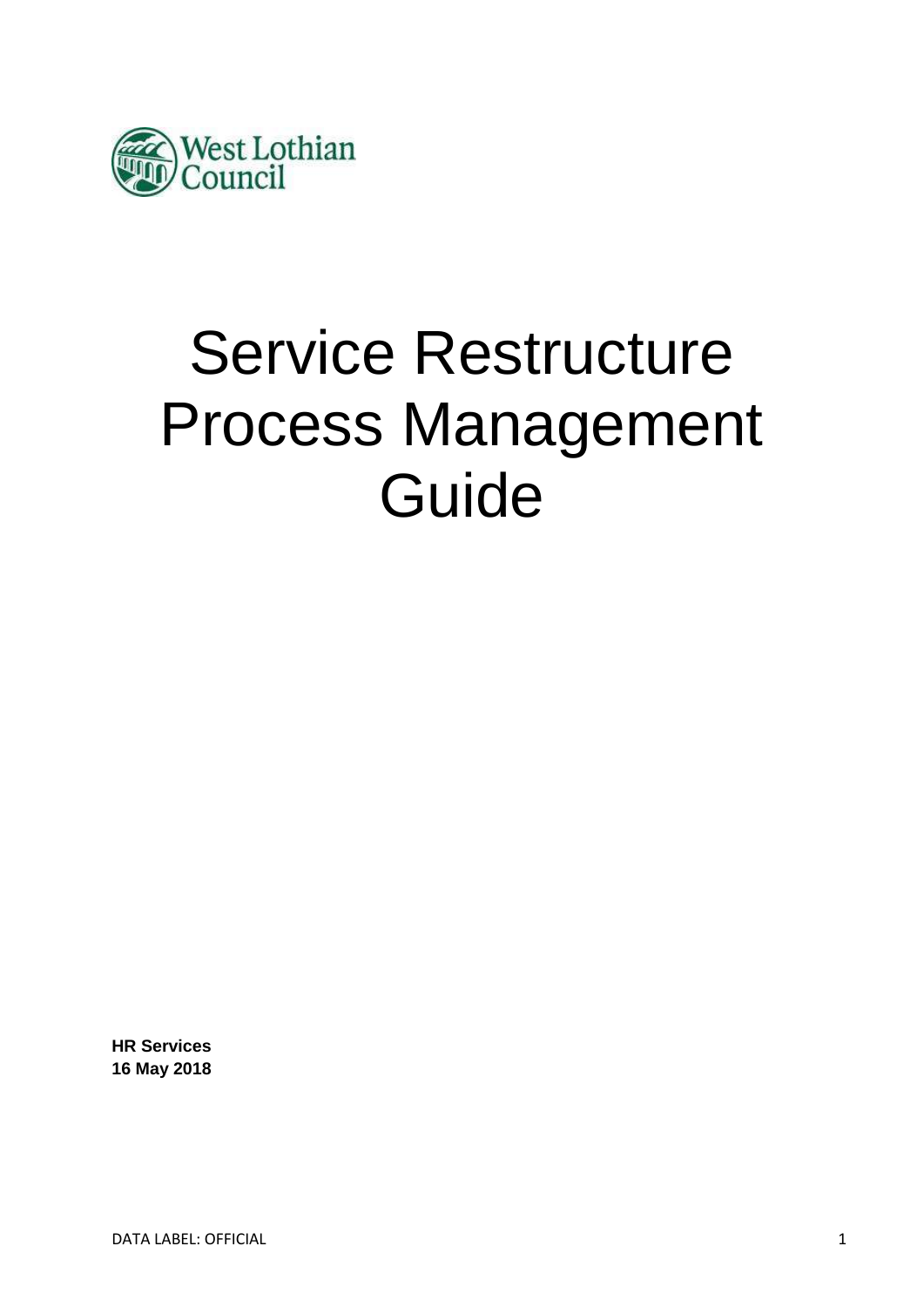## **TABLE OF CONTENTS**

<span id="page-1-0"></span>

| APPENDIX 5 - Insolvency Service Advance Notice of Redundancies HR 1 Form 14 |
|-----------------------------------------------------------------------------|
| APPENDIX 6 - Communication & Consultation - Employee Issues/Queries Log  15 |
|                                                                             |
|                                                                             |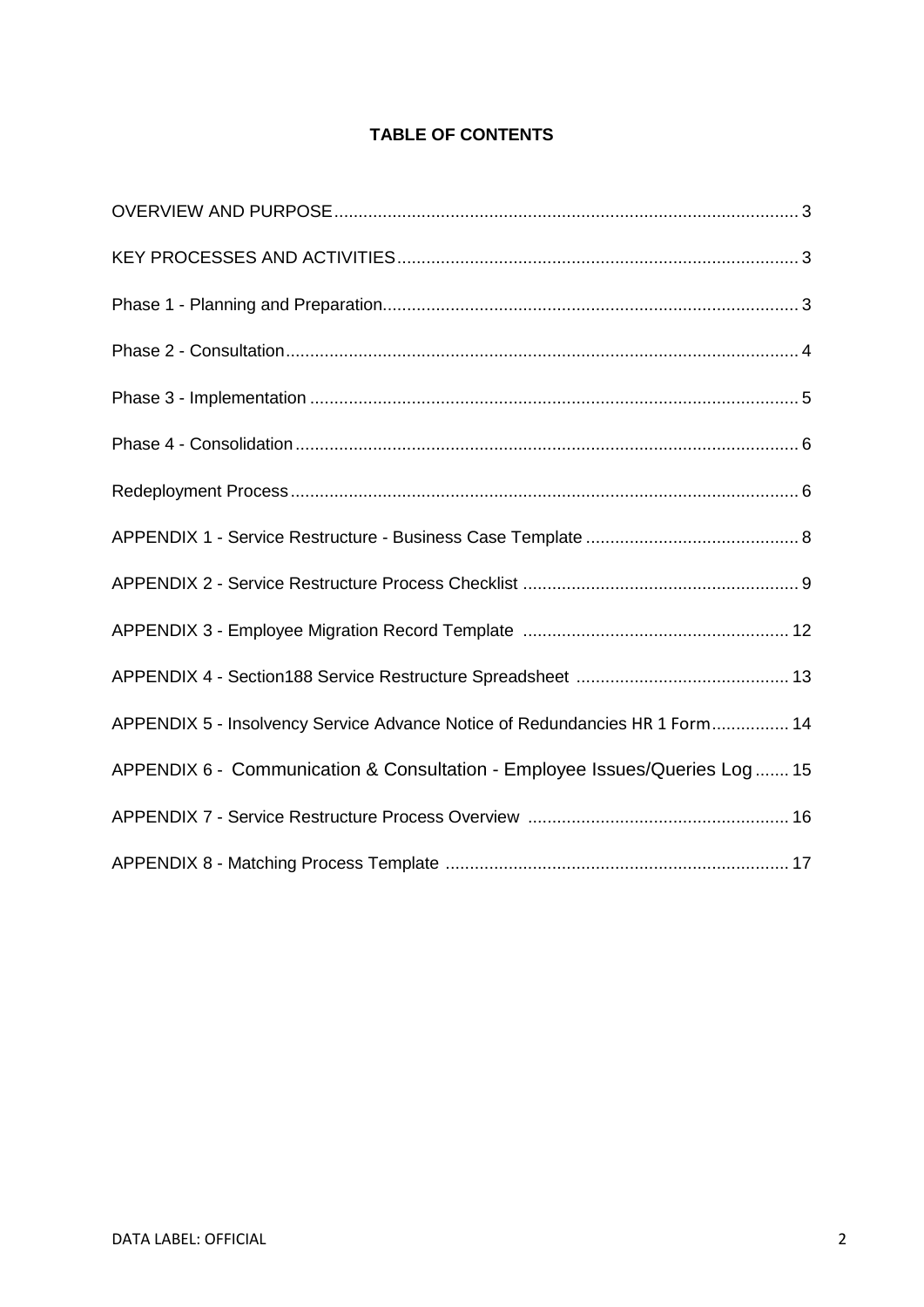### **OVERVIEW AND PURPOSE**

The aim of any restructuring exercise is to achieve service improvements whilst delivering identified efficiencies. This guide provides an overview of the process involved in conducting a service restructure and covers the key phases from initial planning to implementation and consolidation. The primary purpose is to ensure that a corporate and uniform approach is followed which identifies the people involved in the process, specifies roles and remits and outlines the relevant stages at which management/human resources and trade union involvement is appropriate.

The guide covers the 5 key stages involved in conducting a restructure:

- 1. Planning & Preparation
- 2. Consultation
- 3. Implementation
- 4. Consolidation
- 5. Redeployment Process

The guide assumes that a Lead Officer (normally the relevant Service Manager) will be nominated to lead on a review/restructuring of a service. Model templates and procedural checklists are appended to the guide to assist in undertaking the sub tasks and activities at each of the four stages.

The document should be read in conjunction with the council's Guide to Workforce Planning, the Workforce Management Policy and Procedure, the Trade Union Consultation Protocol and the Managers Guide on the Use of Fixed Term Contracts.

### **KEY PROCESSES AND ACTIVITIES**

| <b>STAGE 1 - PLANNING AND PREPARATION</b> |                                                                                                                                                       |                                                            |                                                         |
|-------------------------------------------|-------------------------------------------------------------------------------------------------------------------------------------------------------|------------------------------------------------------------|---------------------------------------------------------|
| <b>Business Case &amp; Project Plan</b>   |                                                                                                                                                       | <b>Action By</b>                                           | <b>Supporting Documents /</b><br><b>Relevant Policy</b> |
|                                           | Review existing structure and<br>consider the changes required to<br>deliver the required service<br>improvements and efficiencies                    | Lead Officer supported<br>by Senior HR Business<br>Adviser | <b>Workforce Planning</b><br>Guide                      |
|                                           | Review existing job outlines and<br>update as necessary to ensure that<br>they accurately reflect roles<br>currently being undertaken by<br>employees | Lead Officer supported<br>by Senior HR Business<br>Adviser | <b>Equality Impact</b>                                  |
|                                           | <b>Conduct Equality Impact</b><br>Assessment on proposed changes                                                                                      | <b>Lead Officer</b>                                        | <b>Assessment Guidance</b>                              |
| ٠                                         | Notify relevant employees in<br>advance of the intention to review<br>the service                                                                     | <b>Lead Officer</b>                                        |                                                         |
|                                           |                                                                                                                                                       |                                                            |                                                         |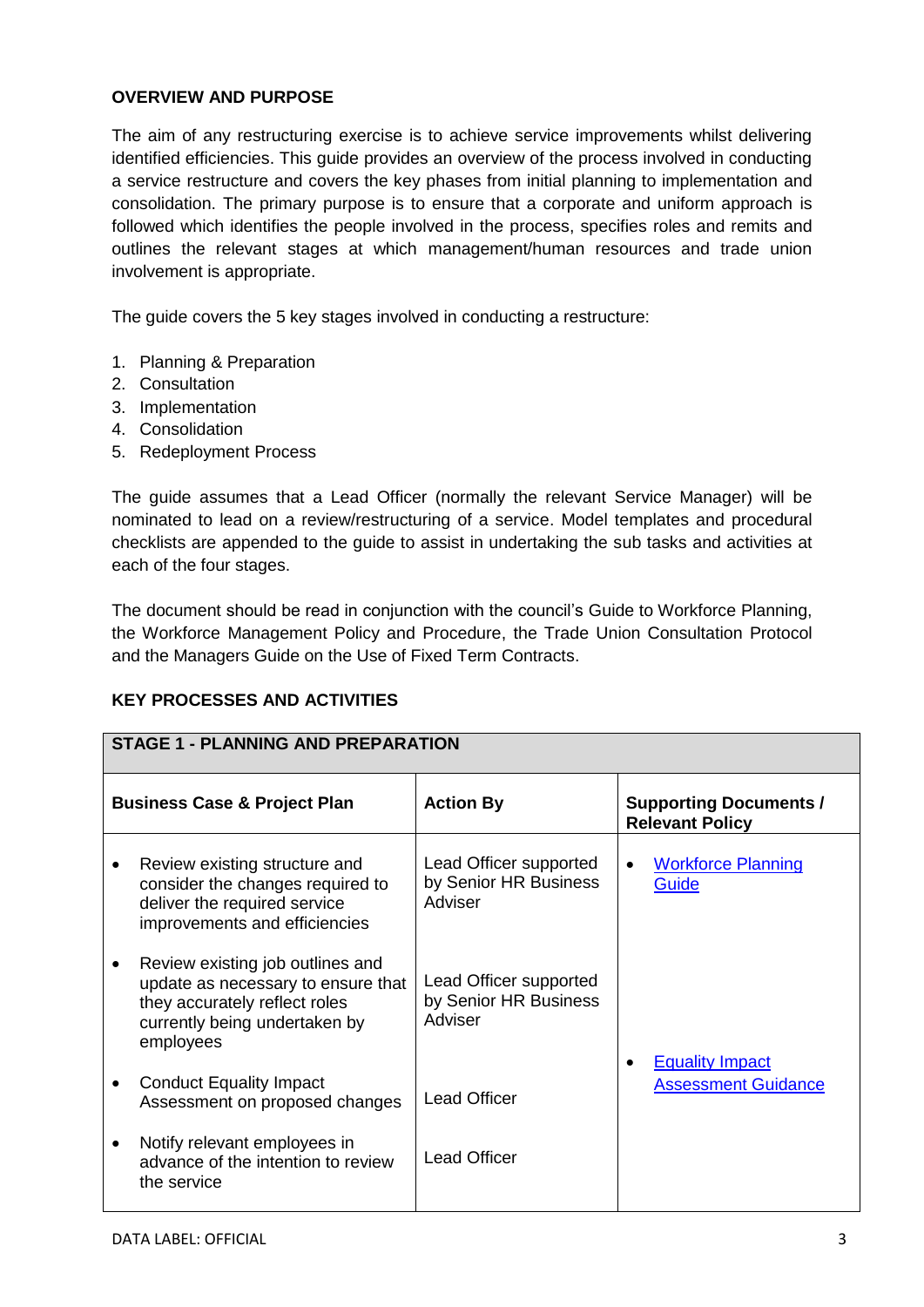# **STAGE 1 - PLANNING AND PREPARATION**

| <b>Business Case &amp; Project Plan</b>                                                                                                 | <b>Action By</b>                                                                                            | <b>Supporting Documents /</b><br><b>Relevant Policy</b>                             |
|-----------------------------------------------------------------------------------------------------------------------------------------|-------------------------------------------------------------------------------------------------------------|-------------------------------------------------------------------------------------|
| Prepare draft proposed structure                                                                                                        | Lead Officer supported<br>by TYC Team                                                                       |                                                                                     |
| Verify potential cost/ savings<br>implications                                                                                          | Lead Officer /FMU                                                                                           |                                                                                     |
| Prepare business case including<br>timescales for implementation                                                                        | Lead Officer supported<br>by TYC Team                                                                       | Service Restructure -<br><b>Business Case Template</b><br>(Appendix 1)              |
| Obtain CMT/EMT/Depute Chief<br>Executive approval as required                                                                           | Lead Officer/ Head of<br>Service                                                                            | <b>Service Restructure</b><br>$\bullet$<br>Checklist (Appendix 2)                   |
| <b>Job Outline Review &amp; Preparation</b>                                                                                             | <b>Action By</b>                                                                                            | <b>Supporting Document /</b><br><b>Relevant Policy</b>                              |
| Create draft job outlines for new<br>posts or posts that will be changed<br>under the revised structure<br>Prepare draft job evaluation | Lead Officer supported<br>by Corporate<br><b>Transformation Project</b><br>Team (CTPT)                      | <b>Job Evaluation Managers</b><br>Guide                                             |
| paperwork<br>Arrange sign off of job evaluation<br>paperwork<br>Arrange tentative dates for job<br>evaluation panel                     | Lead Officer supported<br>by CTPT<br>Lead Officer supported<br>by CTPT<br>Lead Officer supported<br>by CTPT | <b>Job Evaluation</b><br>٠<br><b>Questionnaire</b><br><b>Job Evaluation Request</b> |
| <b>Pre-Consultation Preparation</b>                                                                                                     | <b>Action By</b>                                                                                            | <b>Supporting Document /</b><br><b>Relevant Policy</b>                              |
| Handover by Corporate<br><b>Transformation Project Team</b>                                                                             | CTPT, Lead Officer,<br><b>Senior HR Business</b><br>Adviser                                                 |                                                                                     |
| Scoping Exercise and baseline<br>preparation of Employee Migration<br>Record                                                            | Lead Officer, Senior HR<br><b>Business Adviser</b>                                                          | <b>Employee Migration</b><br><b>Template</b>                                        |
| Preparation of consultation<br>documentation including<br><b>Consultation Presentation</b>                                              |                                                                                                             |                                                                                     |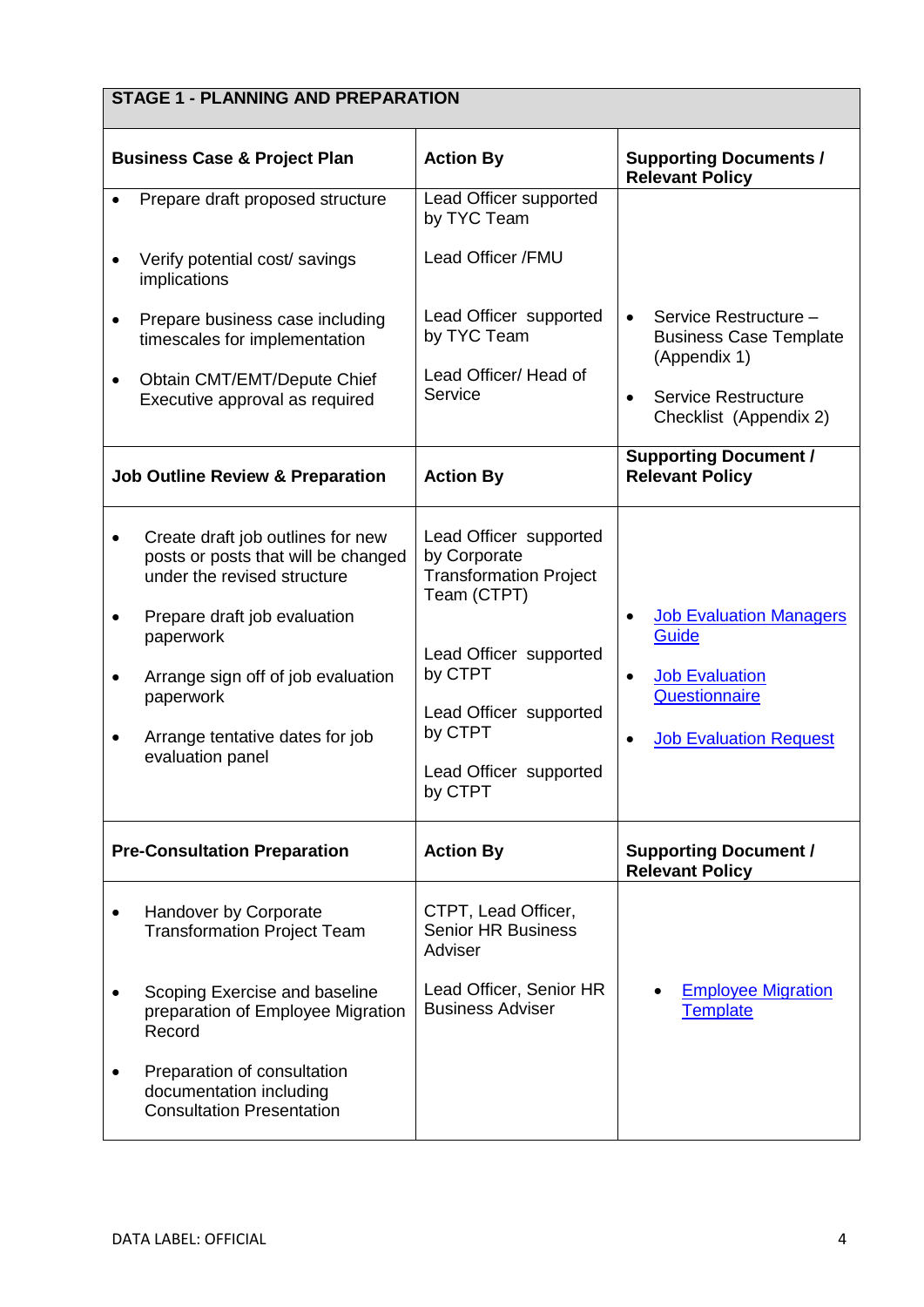|           | <b>STAGE 2 - CONSULTATION</b>                                                                                                                                        |                                                                      |                                                                                                                                                                                                             |  |
|-----------|----------------------------------------------------------------------------------------------------------------------------------------------------------------------|----------------------------------------------------------------------|-------------------------------------------------------------------------------------------------------------------------------------------------------------------------------------------------------------|--|
|           | <b>Initial Trade Union Consultation</b><br><b>Meeting</b>                                                                                                            | <b>Action By</b>                                                     | <b>Supporting Document /</b><br><b>Relevant Policy</b>                                                                                                                                                      |  |
| ٠         | Meet with the trade union(s) to<br>present business case and<br>proposed new structure, including<br>any potential grade changes or<br>displaced employees.          | Lead Officer supported<br>by Senior HR<br><b>Business Adviser</b>    | <b>Organisational Change TU</b><br>$\bullet$<br><b>Consultation Protocol</b><br>Council Service Review -<br>$\bullet$<br>Sample Presentation<br>(MyToolkit)<br><b>Employee Migration</b><br><b>Template</b> |  |
|           | <b>Section 188 Compliance</b>                                                                                                                                        | <b>Action By</b>                                                     | <b>Supporting Document /</b><br><b>Relevant Policy</b>                                                                                                                                                      |  |
|           | Request completion of monthly<br><b>Proposed Service Restructure</b><br>Spreadsheet (via<br>dropbox/objective)                                                       | Senior Information<br>Analyst - HR<br>Operations.                    |                                                                                                                                                                                                             |  |
| ٠         | <b>Complete Proposed Service</b><br>Restructure Spreadsheet with<br>details of post titles, grades, names<br>of those affected by any ongoing<br>restructure.        | <b>Head of Service</b>                                               | Section 188 Service<br><b>Restructure Spreadsheet</b><br>(Appendix 4)                                                                                                                                       |  |
| $\bullet$ | Check and verify spreadsheet for<br>accuracy. Confirm to Senior<br><b>Information Analyst.</b>                                                                       | <b>Senior HR Business</b><br>Adviser                                 |                                                                                                                                                                                                             |  |
|           | Complete and send HR1 form to<br>the Insolvency Service.                                                                                                             | Senior Information<br>Analyst - HR<br>Operations                     | <b>Insolvency Service HR1</b><br>Form (Appendix 5)                                                                                                                                                          |  |
|           | Send copy of completed HR1<br>return, Proposed Service<br>Restructure Spreadsheet and draft<br>section 188 letter to HR Manager -<br>Policy & Advice                 | Senior Information<br>Analyst - HR<br>Operations                     | Section 193 TULR Act<br>1992                                                                                                                                                                                |  |
|           | Section 188 Letter along with<br>completed HR1 and Proposed<br>Service Restructure Spreadsheet<br>sent to relevant Trade Union with<br>offer of meeting if required. | HR Policy & Advice<br>Manager & Senior HR<br><b>Business Adviser</b> |                                                                                                                                                                                                             |  |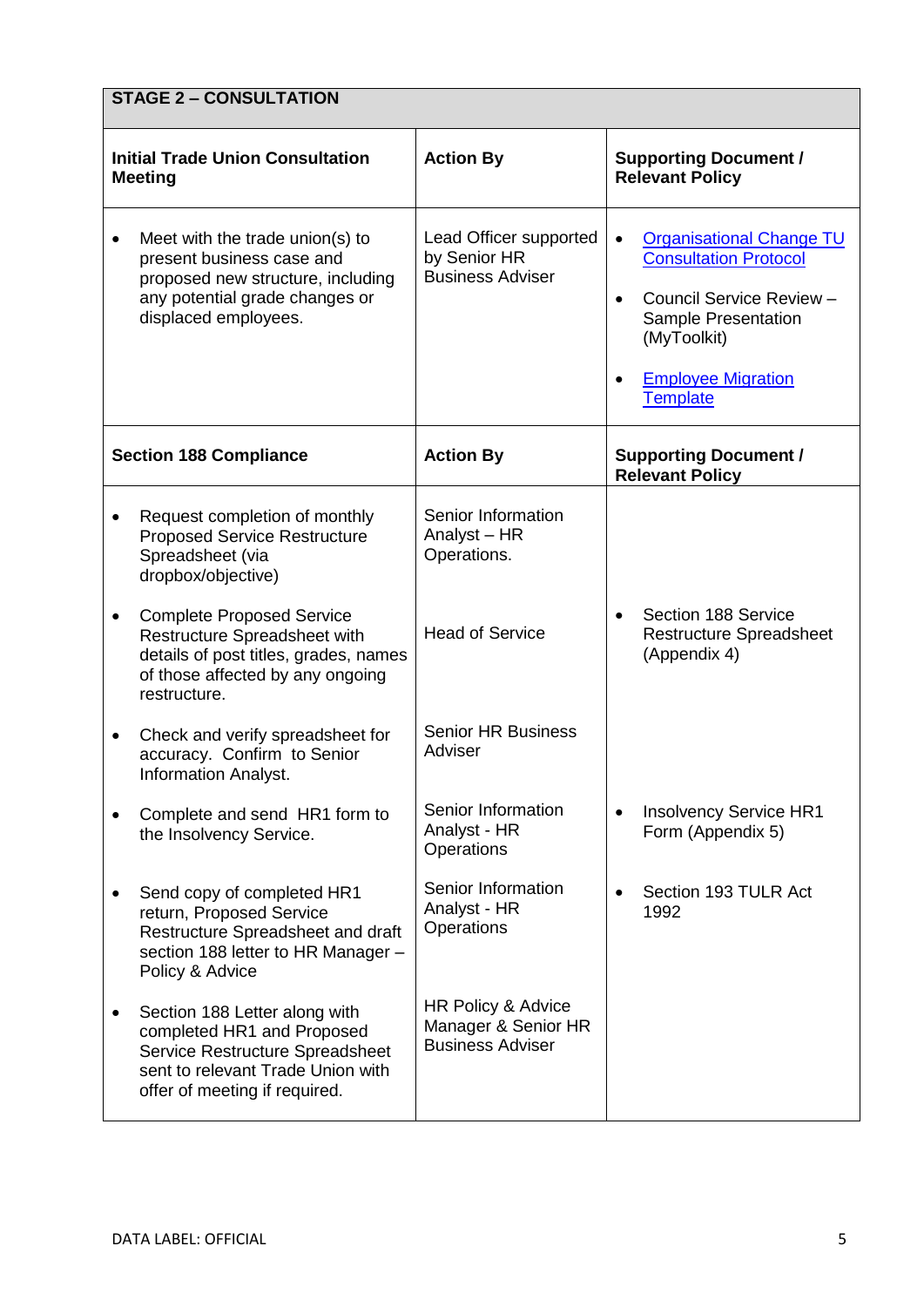| <b>Consultation Process</b> |                                                                                                                                                                                                                                                                                                                                                                    | <b>Action By</b>                                    | <b>Supporting Document /</b><br><b>Relevant Policy</b>                                                                                |
|-----------------------------|--------------------------------------------------------------------------------------------------------------------------------------------------------------------------------------------------------------------------------------------------------------------------------------------------------------------------------------------------------------------|-----------------------------------------------------|---------------------------------------------------------------------------------------------------------------------------------------|
|                             | Meet with all employees affected<br>by the restructure (both as a group<br>and individually where required),<br>using invite letters included in<br><b>Trade Union Consultation Protocol.</b><br>Employees should be made aware<br>of the restructure proposals,<br>relevant policy provisions and<br>ability to apply for Early<br>Retirement/Voluntary Severance | Lead Officer / Senior<br><b>HR Business Adviser</b> | <b>Workforce Management</b><br><b>Policy &amp; Procedure</b><br>(Section 3)<br>Council Service Review -<br><b>Sample Presentation</b> |
|                             | Arrange for job outlines and draft<br>grading documentation to be<br>forwarded to trade unions and<br>employees for comment.                                                                                                                                                                                                                                       | <b>Lead Officer</b>                                 |                                                                                                                                       |
|                             | Review comments and questions<br>from employees and trade unions<br>(note that several consultation<br>meetings may be required for more<br>complex restructures).                                                                                                                                                                                                 | Lead Officer/ Senior<br><b>HR Business Adviser</b>  | Communication &<br>$\bullet$<br>Consultation - Employee<br><b>Issues/Queries Log</b><br>(Appendix 6)                                  |
|                             | Arrange for finalised job outlines<br>and grading documentation to be<br>forwarded to trade unions and<br>employees for information.                                                                                                                                                                                                                               | <b>Lead Officer</b>                                 |                                                                                                                                       |
|                             | Arrange for grading paperwork to<br>be signed and forward signed<br>grading documentation to the HR<br><b>Job Evaluation Team for</b><br>consideration.                                                                                                                                                                                                            | <b>Lead Officer</b>                                 |                                                                                                                                       |
|                             | Once graded, forward relevant<br>documentation to Chief Executive<br>for sign off.                                                                                                                                                                                                                                                                                 | <b>HR Job Evaluation</b><br>Team                    |                                                                                                                                       |
|                             | Once grading process is complete<br>notify the trade unions and<br>employees of the outcome.                                                                                                                                                                                                                                                                       | Lead Officer / Senior<br><b>HR Business Adviser</b> |                                                                                                                                       |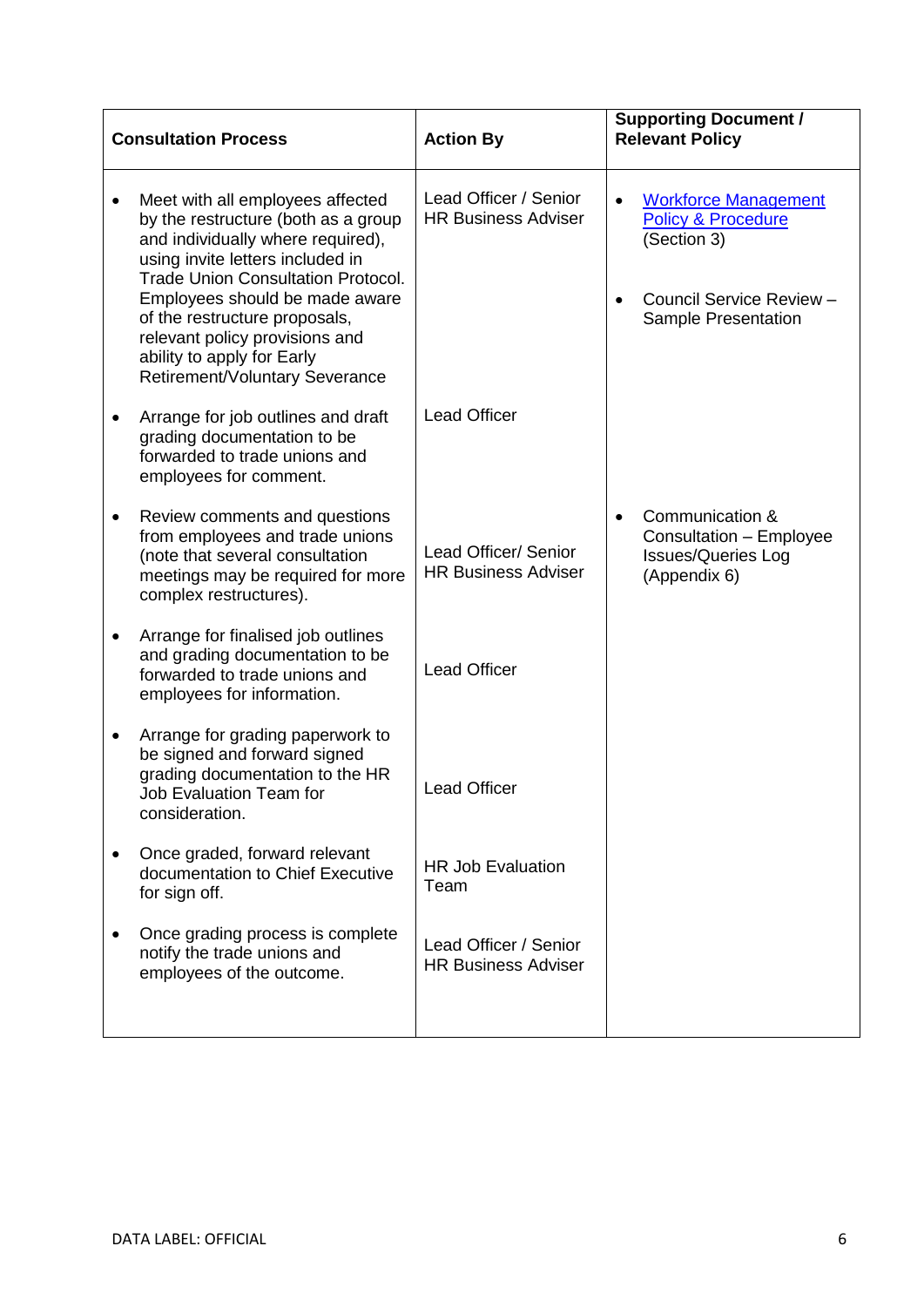|           | <b>STAGE 3 - IMPLEMENTATION</b>                                                                                                                                                                                                                                |                                                    |                                                                                                                                                                                |  |
|-----------|----------------------------------------------------------------------------------------------------------------------------------------------------------------------------------------------------------------------------------------------------------------|----------------------------------------------------|--------------------------------------------------------------------------------------------------------------------------------------------------------------------------------|--|
|           | <b>Transfer, Matching &amp; Appointment</b>                                                                                                                                                                                                                    | <b>Action By</b>                                   | <b>Supporting Document /</b><br><b>Relevant Policy</b>                                                                                                                         |  |
|           | Consult with trade unions on pools<br>of employees to be included in the<br>process (top down approach)<br>ensuring consideration is given to<br>the position of employees on fixed<br>term contracts as per the<br>Workforce Management Policy &<br>Procedure | Lead Officer/ Senior<br><b>HR Business Adviser</b> | <b>Workforce Management</b><br>$\bullet$<br><b>Policy &amp; Procedure</b><br>(Section 4)<br><b>Managers Guide on the</b><br>$\bullet$<br>use of Fixed Term<br><b>Contracts</b> |  |
|           | Meet with all employees to consult<br>on transfer and matching<br>arrangements                                                                                                                                                                                 | Lead Officer/ Senior<br><b>HR Adviser</b>          | <b>Service Restructure</b><br><b>Process Overview</b><br>(Appendix 7)                                                                                                          |  |
| $\bullet$ | Undertake the transfer, matching<br>and recruitment of employees into<br>the new structure on a top down<br>basis, taking account of any<br>applications for Early Retirement/<br><b>Voluntary Severance</b>                                                   | <b>Lead Officer</b>                                | <b>Employee Migration</b><br><b>Template</b><br><b>Workforce Management</b><br><b>Policy &amp; Procedure</b><br>(Section 4)                                                    |  |
|           | Refer displaced employees to the<br>council's Redeployment List.                                                                                                                                                                                               | Lead Officer/ Senior<br><b>HR Business Adviser</b> | <b>Workforce Management</b><br><b>Policy &amp; Procedure</b><br>(Section 5)                                                                                                    |  |
|           | Appoint a Named Person to<br>support employees through the<br>Redeployment Process.                                                                                                                                                                            | Head of Service/Lead<br>Officer                    | <b>Workforce Management</b><br><b>Policy &amp; Procedure</b><br>(Section 5)                                                                                                    |  |
|           | <b>Arrange Monthly Meetings with</b><br>employees on the Redeployment<br>List                                                                                                                                                                                  | <b>Named Person</b>                                |                                                                                                                                                                                |  |
|           | <b>Implement Back Office CHRIS</b><br>system changes -creation of new<br>posts/reporting lines                                                                                                                                                                 | Lead Officer/ HR<br><b>Operations (Systems)</b>    |                                                                                                                                                                                |  |
|           | Arrange for contractual change<br>documentation to be prepared and<br>forwarded to HR Support Team<br>for processing.                                                                                                                                          | <b>Lead Officer</b>                                | <b>Contractual Change Forms</b>                                                                                                                                                |  |
|           | Process contractual changes and<br>confirm changes in writing to<br>relevant employees.                                                                                                                                                                        | <b>HR Support Team</b>                             | <b>Employee Migration</b><br><b>Template</b>                                                                                                                                   |  |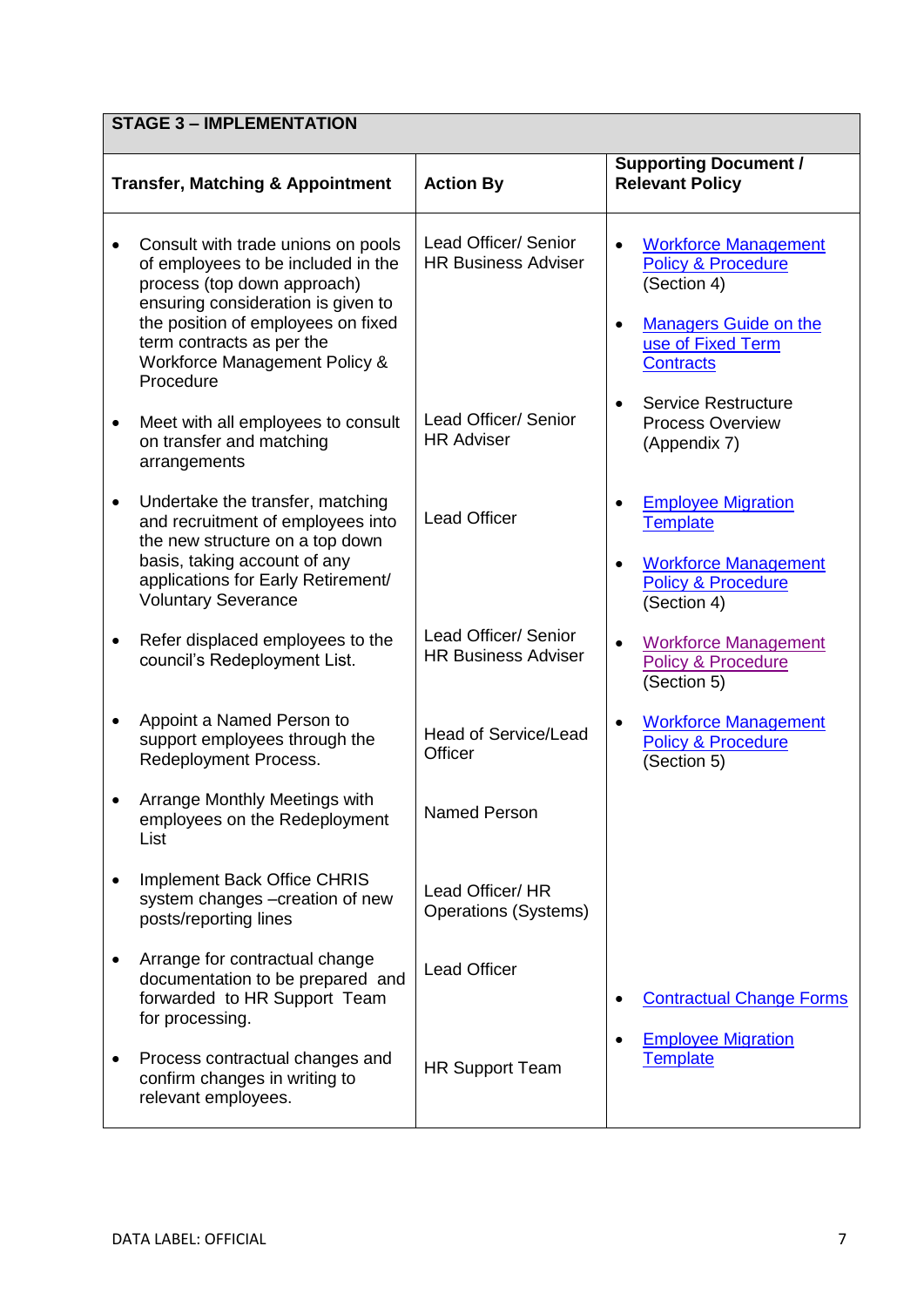|           | <b>STAGE 4 - CONSOLIDATION</b>                                                                                |                                        |                                           |  |
|-----------|---------------------------------------------------------------------------------------------------------------|----------------------------------------|-------------------------------------------|--|
|           | Review and revise existing<br>processes and working<br>arrangements to reflect new<br>structure as necessary. | <b>Lead Officer</b>                    |                                           |  |
|           | <b>Undertake Training Needs</b><br>Analysis.                                                                  | <b>Lead Officer</b>                    |                                           |  |
|           | Identify and arrange for any<br>development activities.                                                       | Lead Officer/ L&D<br>Adviser           |                                           |  |
| $\bullet$ | Review existing employee<br>communication arrangements to<br>reflect new reporting lines                      | <b>Lead Officer</b>                    |                                           |  |
|           | Issue communication brief to<br>customers and other stakeholders<br>as necessary                              | Head of Service/Lead<br>Officer        |                                           |  |
|           | Evaluate outcome of restructure to<br>determine whether anticipated<br>benefits have been realised.           | <b>Head of Service/Lead</b><br>Officer | <b>Workforce Planning</b><br><b>Guide</b> |  |
|           | Review the position of employees<br>on Redeployment List                                                      | Lead Officer/Named<br>Officer          |                                           |  |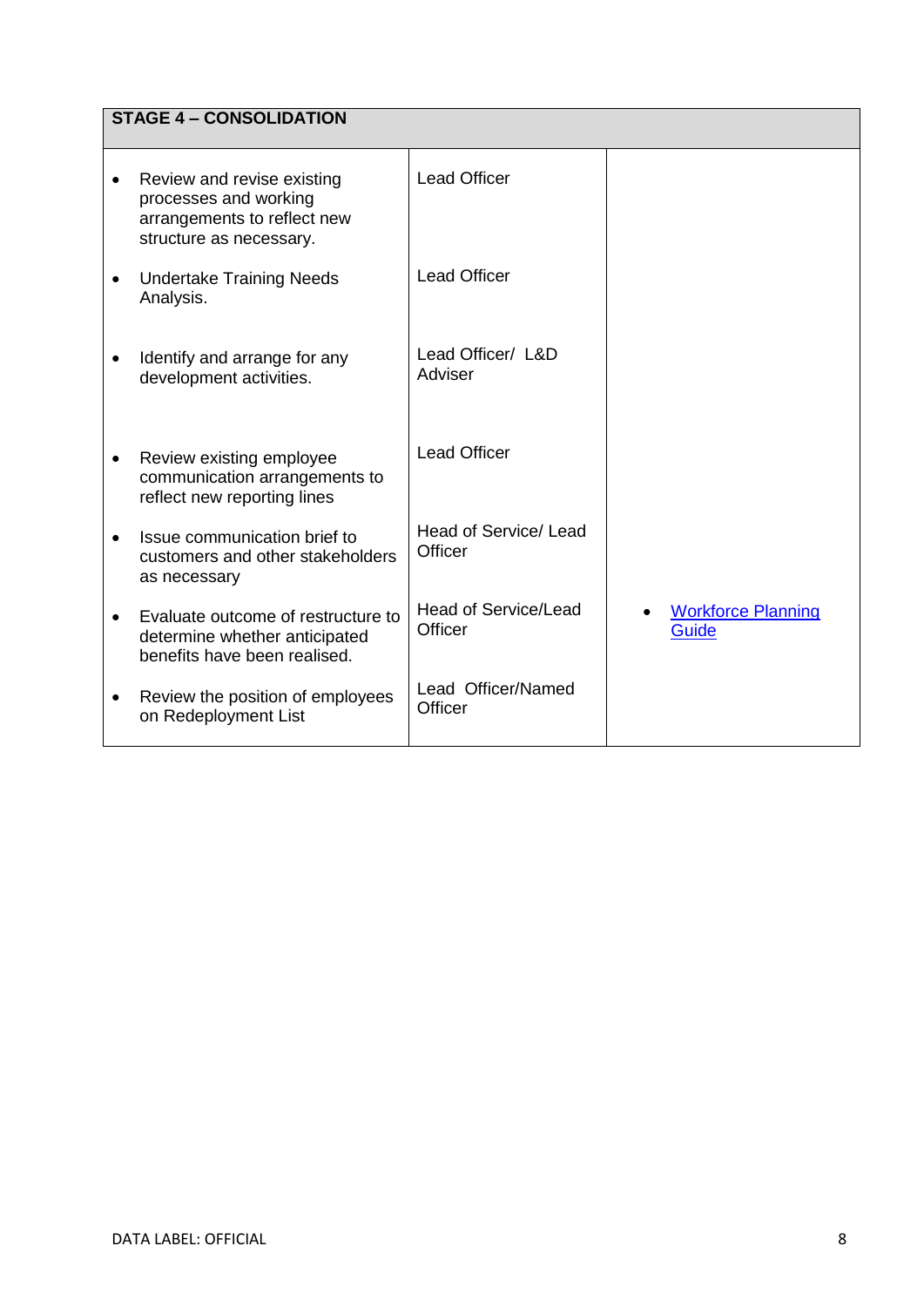|           | <b>STAGE 5 - REDEPLOYMENT PROCESS</b>                                                                                                                                                                                                                                                                                                                                                               |                                                                                           |                                                                                     |  |
|-----------|-----------------------------------------------------------------------------------------------------------------------------------------------------------------------------------------------------------------------------------------------------------------------------------------------------------------------------------------------------------------------------------------------------|-------------------------------------------------------------------------------------------|-------------------------------------------------------------------------------------|--|
|           | <b>Initiation of Redeployment</b><br><b>Process</b>                                                                                                                                                                                                                                                                                                                                                 | <b>Action By</b>                                                                          | <b>Supporting</b><br><b>Documents/Policy</b>                                        |  |
|           | Date of implementation of new<br>structure agreed and displaced<br>employees identified* and<br>names forwarded to HR along<br>with an identified 'named<br>person' for each displaced<br>employee.<br>* The redeployment process<br>may already have begun for<br>employees displaced during the<br>restructure process, but the<br>implementation date will trigger<br>the 9 month search period. | Service Manager<br><b>Senior HR Business Adviser</b><br><b>Senior HR Business Adviser</b> | <b>Workforce</b><br>$\bullet$<br><b>Management</b><br><b>Policy &amp; Procedure</b> |  |
|           | Issue each displaced employee<br>with redeployment letter and<br>skills and experience profile.                                                                                                                                                                                                                                                                                                     | Employee<br>Service Manager                                                               |                                                                                     |  |
| $\bullet$ | Meet with displaced employees<br>on a 1:1 basis to outline the<br>process.                                                                                                                                                                                                                                                                                                                          | <b>Senior HR Business Adviser</b>                                                         |                                                                                     |  |
|           | Complete and return skills and<br>experience profile.                                                                                                                                                                                                                                                                                                                                               |                                                                                           |                                                                                     |  |
|           | Place displaced employee in<br>temporary alternative<br>work/location (in a role<br>commensurate with current<br>grade) with effect from the<br>implementation date of the new<br>structure.                                                                                                                                                                                                        |                                                                                           |                                                                                     |  |
|           | Update employee record in<br><b>CHRIS</b> and redeployment<br>control log.                                                                                                                                                                                                                                                                                                                          |                                                                                           |                                                                                     |  |
|           | <b>Search for Alternative</b><br><b>Employment</b>                                                                                                                                                                                                                                                                                                                                                  | <b>Action By</b>                                                                          | <b>Supporting</b><br><b>Documents/Policy</b>                                        |  |
|           | Review vacancy list (prior to it<br>being issued to EMT) to identify<br>any suitable posts for<br>redeployment.                                                                                                                                                                                                                                                                                     | Senior HR Business Adviser<br><b>Named Person</b>                                         | Named Person Pro-Forma                                                              |  |
|           | Meet with employee to discuss<br>any suitable alternative<br>employment and identify any<br>training or support needs<br>(minimum monthly basis).                                                                                                                                                                                                                                                   | <b>Named Person</b>                                                                       | Named Person Pro-Forma                                                              |  |
|           | Complete Named Person Pro-                                                                                                                                                                                                                                                                                                                                                                          | Employee                                                                                  | <b>MyJobScotland website</b>                                                        |  |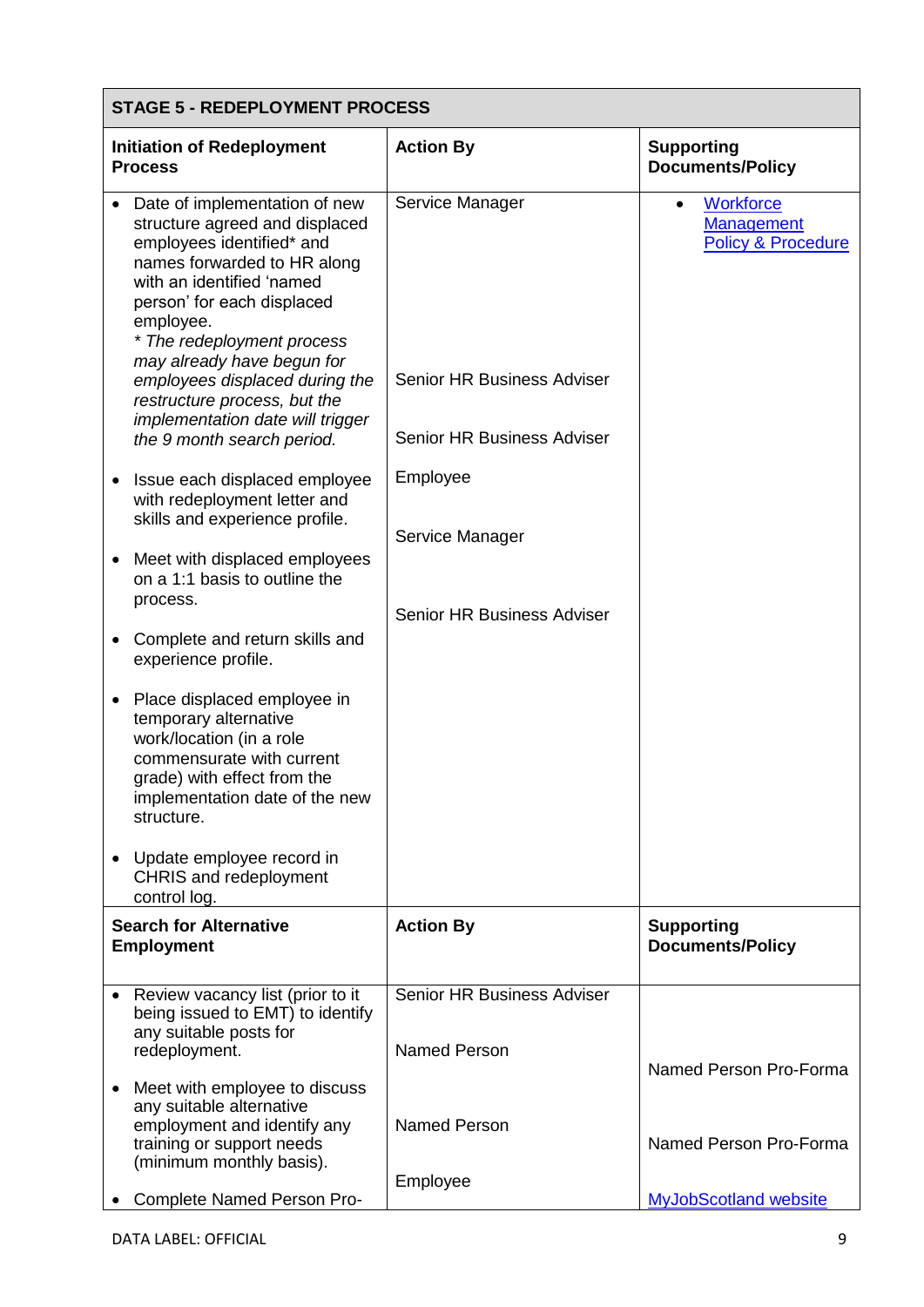| Forma and return to HR.<br>Regularly review vacancy<br>bulletin and consider options for<br>alternative employment.<br>Undertake any relevant training<br>as identified and arranged via<br>meetings with named person.<br>Discuss/consider any reasons<br>for employee refusal of<br>proposed suitable alternative | Employee<br>Named Person/Senior HR<br><b>Business Adviser</b>  | <b>Training Calendar</b><br>Named Person Pro-Forma |
|---------------------------------------------------------------------------------------------------------------------------------------------------------------------------------------------------------------------------------------------------------------------------------------------------------------------|----------------------------------------------------------------|----------------------------------------------------|
| employment and record details.<br><b>Interview/Appointment Process</b>                                                                                                                                                                                                                                              | <b>Action By</b>                                               | <b>Supporting</b><br><b>Documents/Policy</b>       |
| • Arrange priority/guaranteed<br>interview for any suitable<br>alternative posts identified.                                                                                                                                                                                                                        | <b>Senior HR Business Adviser</b><br>Employee                  |                                                    |
| Prepare for interview.                                                                                                                                                                                                                                                                                              | <b>Senior HR Business Adviser</b>                              |                                                    |
| In advance of the Priority<br>Interview, provide interview<br>chair with information on the<br>redeployment process and<br>reasons for identification of the<br>post as suitable alternative<br>employment for the relevant<br>individual(s).<br>Where an employee is                                               | <b>Recruiting Manager</b><br><b>Senior HR Business Adviser</b> |                                                    |
| successful in a priority<br>interview:                                                                                                                                                                                                                                                                              | <b>Senior HR Business Adviser</b><br><b>Recruiting Manager</b> |                                                    |
| Agree trial period and<br>training plan                                                                                                                                                                                                                                                                             |                                                                |                                                    |
| Provide written confirmation<br>to employee including<br>details of the trial period                                                                                                                                                                                                                                |                                                                | <b>Weekly Review Sheet</b>                         |
| Notify current/substantive<br>employing service                                                                                                                                                                                                                                                                     |                                                                |                                                    |
| Complete weekly review<br>sheet and return to HR                                                                                                                                                                                                                                                                    |                                                                |                                                    |
| Where an employee is<br>unsuccessful in a priority interview:                                                                                                                                                                                                                                                       |                                                                |                                                    |
| Provide written confirmation of<br>reasons to Head of Corporate<br><b>Services</b>                                                                                                                                                                                                                                  | <b>Recruiting Manager</b><br>Senior HR Business Adviser        |                                                    |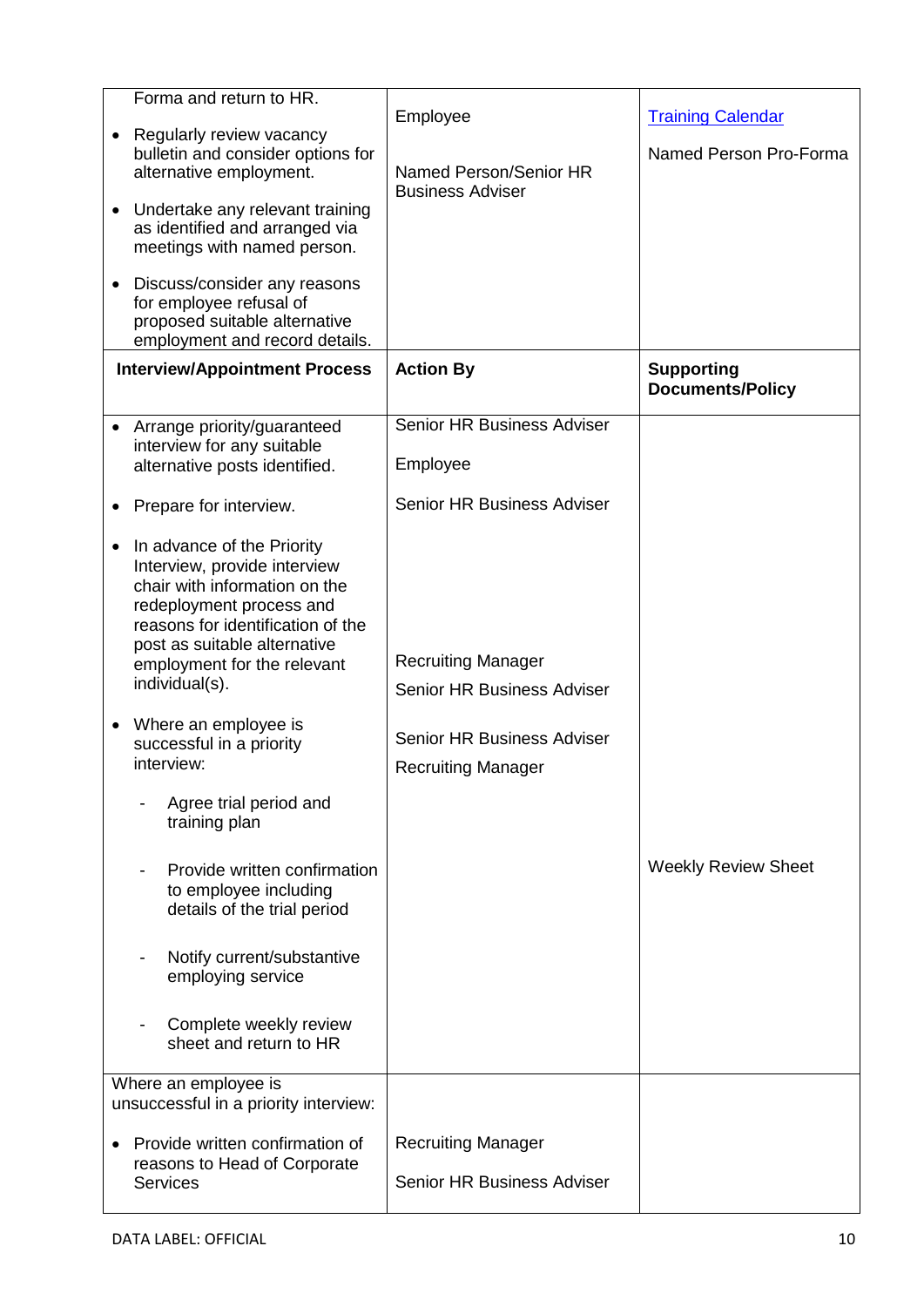| Provide written confirmation to<br>the employee                | Senior HR Adviser        |  |
|----------------------------------------------------------------|--------------------------|--|
| Ensure search for alternative<br>employment continues          | Named Person<br>Employee |  |
| Ensure monthly meetings with<br>employee continue              |                          |  |
| Continue to monitor vacancies,<br>and attend relevant training |                          |  |

| <b>Interview/Appointment Process (cont)</b>                                                                                                                                                                                                                                                   | <b>Action By</b>                                                                                                    | <b>Supporting</b><br><b>Documents/Policy</b>                               |
|-----------------------------------------------------------------------------------------------------------------------------------------------------------------------------------------------------------------------------------------------------------------------------------------------|---------------------------------------------------------------------------------------------------------------------|----------------------------------------------------------------------------|
| Where an employee is successful following<br>a trial period:                                                                                                                                                                                                                                  |                                                                                                                     |                                                                            |
| Complete final assessment sheet and<br>return to HR.<br>Complete contractual change form.<br>Issue contractual documentation to<br>employee including details of any salary<br>protection arrangements.<br>Remove employee from redeployment<br>list, update CHRIS record and control<br>log. | <b>Recruiting Manager</b><br><b>Recruiting Manager</b><br><b>HR Support</b><br><b>Senior HR Business</b><br>Adviser | <b>Final Assessment Sheet</b><br><b>Contractual Change</b><br><b>Forms</b> |
| Where an employee is unsuccessful<br>following a trial period:                                                                                                                                                                                                                                |                                                                                                                     |                                                                            |
| Complete final assessment sheet<br>detailing reasons for trial being<br>unsuccessful and return to HR<br>Update control log and issue letter to<br>employee confirming that trial has been<br>unsuccessful and that they will remain                                                          | <b>Recruiting Manager</b><br><b>Senior HR Business</b><br>Adviser<br><b>Senior HR Business</b>                      | <b>Final Assessment Sheet</b>                                              |
| on the redeployment list<br>Advise named person that the employee<br>has returned to the redeployment list                                                                                                                                                                                    | Adviser<br><b>Senior HR Business</b>                                                                                |                                                                            |
| Continue to follow steps outlined under<br>Search for Alternative Employment and<br>Interview/ Appointment Process as<br>outlined above                                                                                                                                                       | Adviser/Named<br>Person/Employee                                                                                    |                                                                            |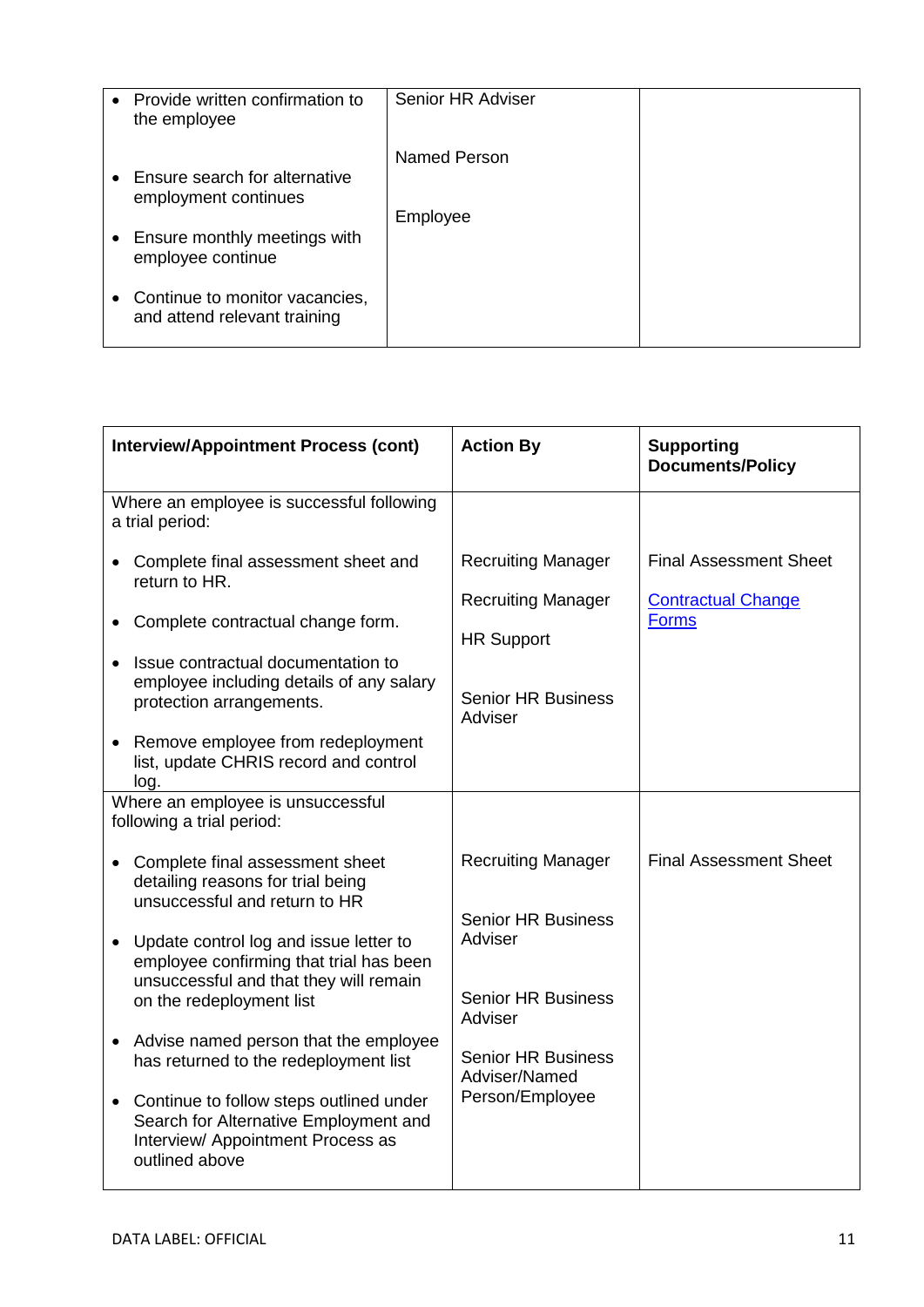| <b>End of Redeployment Search Period</b>                                                                                                                                            | <b>Action By</b>                                              | <b>Supporting</b><br><b>Documents/Policy</b> |
|-------------------------------------------------------------------------------------------------------------------------------------------------------------------------------------|---------------------------------------------------------------|----------------------------------------------|
| Where an employee has been unsuccessful<br>in securing suitable alternative employment<br>within the 9 month search period:                                                         |                                                               |                                              |
| Notify the employee in writing of the<br>end of the redeployment search<br>period and issue contractual notice.                                                                     | Service Manager/<br><b>Senior HR Business</b><br>Adviser      |                                              |
| Continue to follow steps outlined<br>under Search for Alternative<br>Employment and Interview/<br>Appointment Process as outlined<br>above for the period of contractual<br>notice. | <b>Senior HR Business</b><br>Adviser/Named<br>Person/Employee |                                              |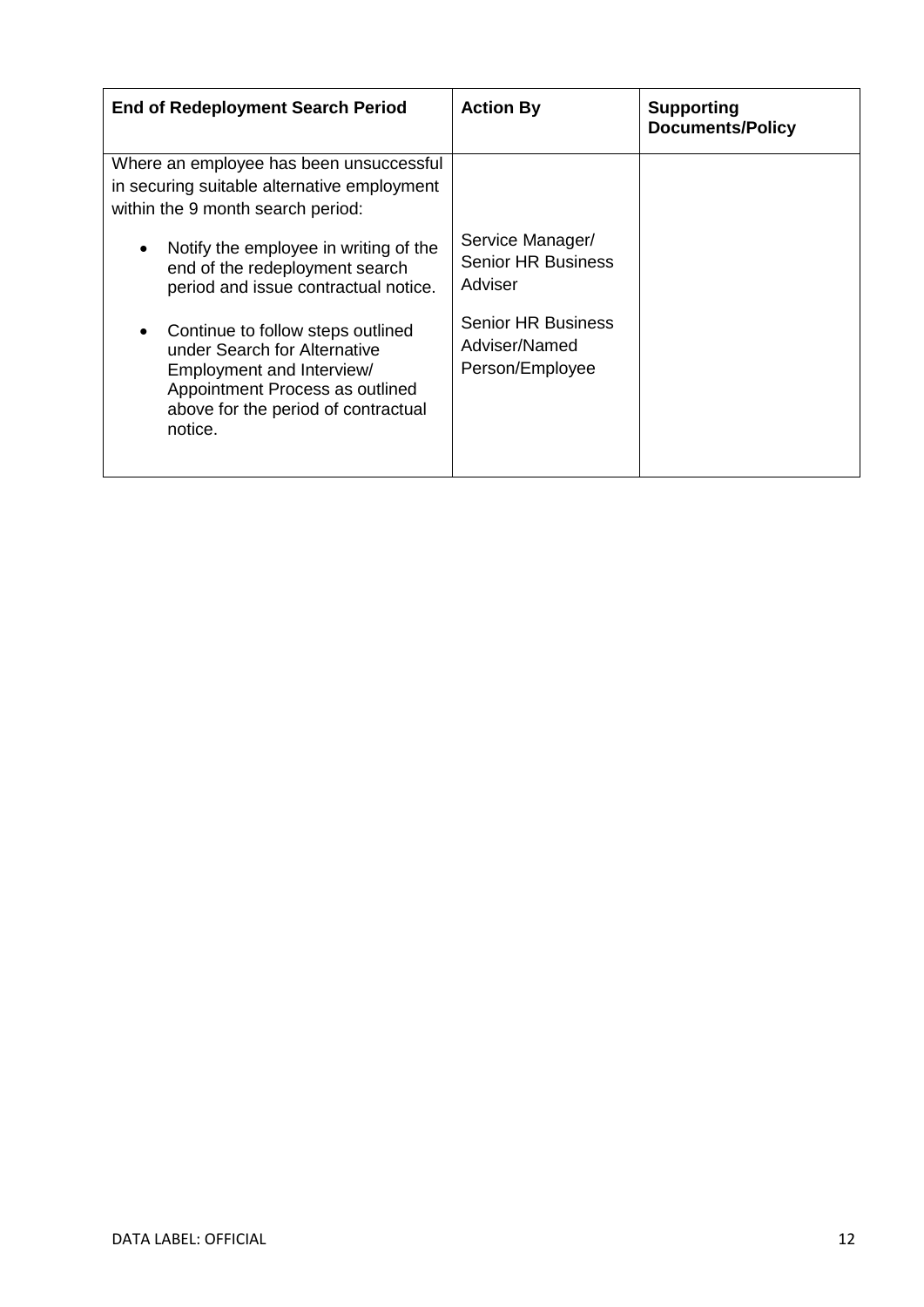# **SERVICE RESTRUCTURE – BUSINESS CASE TEMPLATE**

| 1              | Paper seeks approval of                                                                     |  |  |  |  |  |  |  |
|----------------|---------------------------------------------------------------------------------------------|--|--|--|--|--|--|--|
|                | 1. The operational changes outlined in the business case                                    |  |  |  |  |  |  |  |
|                | The proposed new structure<br>2.                                                            |  |  |  |  |  |  |  |
|                | 3.<br>The implementation plan                                                               |  |  |  |  |  |  |  |
| $\mathbf{2}$   | <b>Background</b>                                                                           |  |  |  |  |  |  |  |
|                | Insert the drivers for restructuring or the objective e.g. service improvements, achieving  |  |  |  |  |  |  |  |
|                | £X or FTE efficiencies, legislative, technological changes, changing demographics,          |  |  |  |  |  |  |  |
|                | partnership working                                                                         |  |  |  |  |  |  |  |
| 3              | <b>Operational changes</b>                                                                  |  |  |  |  |  |  |  |
|                | Changes to process or service                                                               |  |  |  |  |  |  |  |
|                | Changes to work or output<br>$\bullet$                                                      |  |  |  |  |  |  |  |
|                | Changes to technology<br>$\bullet$                                                          |  |  |  |  |  |  |  |
| 4              | <b>Rationale / expected benefits</b>                                                        |  |  |  |  |  |  |  |
|                | Improvements in performance                                                                 |  |  |  |  |  |  |  |
|                | Improvements in client experience<br>٠                                                      |  |  |  |  |  |  |  |
|                | Improvements in standard                                                                    |  |  |  |  |  |  |  |
|                | Total savings to be realized and timescales                                                 |  |  |  |  |  |  |  |
|                | Improvement in engagement/succession planning, etc.                                         |  |  |  |  |  |  |  |
| 5              | <b>Structural changes</b>                                                                   |  |  |  |  |  |  |  |
|                | Current structure with FTE and clearly identifiable reporting lines and grades<br>$\bullet$ |  |  |  |  |  |  |  |
|                | Key issues<br>٠                                                                             |  |  |  |  |  |  |  |
|                | Proposed structure with FTE and indicative grades                                           |  |  |  |  |  |  |  |
|                | Rationale for change - link to benefits outline above e.g.                                  |  |  |  |  |  |  |  |
|                | Improved performance<br>≻                                                                   |  |  |  |  |  |  |  |
|                | $\triangleright$ Achievement of efficiencies                                                |  |  |  |  |  |  |  |
|                | $\triangleright$ Reduction of duplication                                                   |  |  |  |  |  |  |  |
| 6              | <b>Workforce impact</b>                                                                     |  |  |  |  |  |  |  |
|                | New and disestablished roles                                                                |  |  |  |  |  |  |  |
|                | Posts affected<br>$\bullet$                                                                 |  |  |  |  |  |  |  |
|                | Projected savings or benefits                                                               |  |  |  |  |  |  |  |
|                | Risks and challenges, if relevant                                                           |  |  |  |  |  |  |  |
| $\overline{7}$ | <b>Costs</b>                                                                                |  |  |  |  |  |  |  |
|                | Discussions to be undertaken with Finance to ensure that the restructure is fully costed.   |  |  |  |  |  |  |  |
|                | Costs to include; staffing, purchasing new technology, licenses, development costs, and     |  |  |  |  |  |  |  |
|                | where appropriate anticipated savings are identified.                                       |  |  |  |  |  |  |  |
| 8              | <b>Implementation plan</b>                                                                  |  |  |  |  |  |  |  |
|                | At this stage proposed timescales should be identified for each stage of the process, with  |  |  |  |  |  |  |  |
|                | an identified completion/implementation date.                                               |  |  |  |  |  |  |  |
|                |                                                                                             |  |  |  |  |  |  |  |
|                | <b>Consultation &amp;</b><br>Pools, transfer &<br>Recruitment to<br>Implementation          |  |  |  |  |  |  |  |
|                | Matching<br>advertised posts<br>of new structure<br>grading                                 |  |  |  |  |  |  |  |
|                | 31 August<br>30 September<br>1 October<br>30 June                                           |  |  |  |  |  |  |  |
|                |                                                                                             |  |  |  |  |  |  |  |
|                |                                                                                             |  |  |  |  |  |  |  |
| 9              | <b>LEAD OFFICER:</b><br>Date:                                                               |  |  |  |  |  |  |  |
|                | <b>DEPUTE CHIEF EXECUTIVE :</b><br>Date:                                                    |  |  |  |  |  |  |  |
|                |                                                                                             |  |  |  |  |  |  |  |
|                |                                                                                             |  |  |  |  |  |  |  |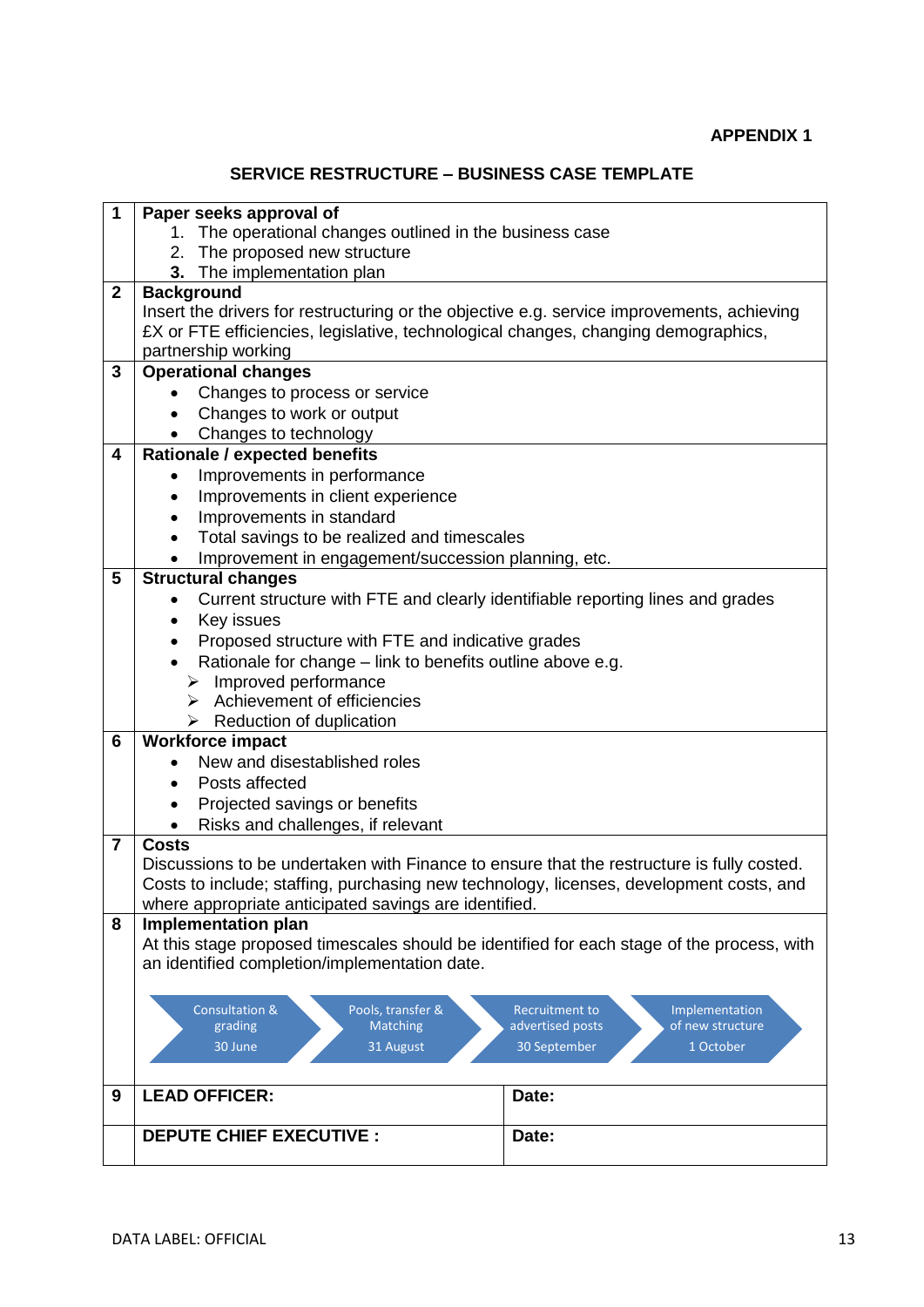### **Service Restructure Process Checklist**

| <b>Stage 1 - Planning and Preparation</b>                                         |                           |                            |
|-----------------------------------------------------------------------------------|---------------------------|----------------------------|
| <b>Task</b>                                                                       | Completed<br>$\checkmark$ | <b>Responsible Officer</b> |
| Prepare service restructure timeline                                              |                           |                            |
| Prepare business case                                                             |                           |                            |
| Prepare draft job descriptions                                                    |                           |                            |
| <b>Undertake Equality Impact Assessment</b>                                       |                           |                            |
| Business case signed off by Depute Chief Executive                                |                           |                            |
| Prepare job evaluation paperwork (where required)                                 |                           |                            |
| Arrange for job evaluation paperwork to be signed off                             |                           |                            |
| Arrange tentative dates for job evaluation panel                                  |                           |                            |
| Identify dates, book rooms and issue letters for initial<br>consultation meetings |                           |                            |

| <b>Stage 2 - Consultation</b>                                   |           |                            |  |  |  |  |  |
|-----------------------------------------------------------------|-----------|----------------------------|--|--|--|--|--|
| Task                                                            | Completed | <b>Responsible Officer</b> |  |  |  |  |  |
| Hold initial consultation meeting with relevant trade<br>unions |           |                            |  |  |  |  |  |
| Complete s188 return                                            |           |                            |  |  |  |  |  |
| Hold initial consultation meetings with group(s) of             |           |                            |  |  |  |  |  |
| employees and, where required individuals                       |           |                            |  |  |  |  |  |
| Deadline for receipt of responses from employees and            |           |                            |  |  |  |  |  |
| trade unions                                                    |           |                            |  |  |  |  |  |
| Identify dates, book rooms and issue letters for follow up      |           |                            |  |  |  |  |  |
| consultation meeting                                            |           |                            |  |  |  |  |  |
| Review responses and revise proposals where                     |           |                            |  |  |  |  |  |
| necessary                                                       |           |                            |  |  |  |  |  |
|                                                                 |           |                            |  |  |  |  |  |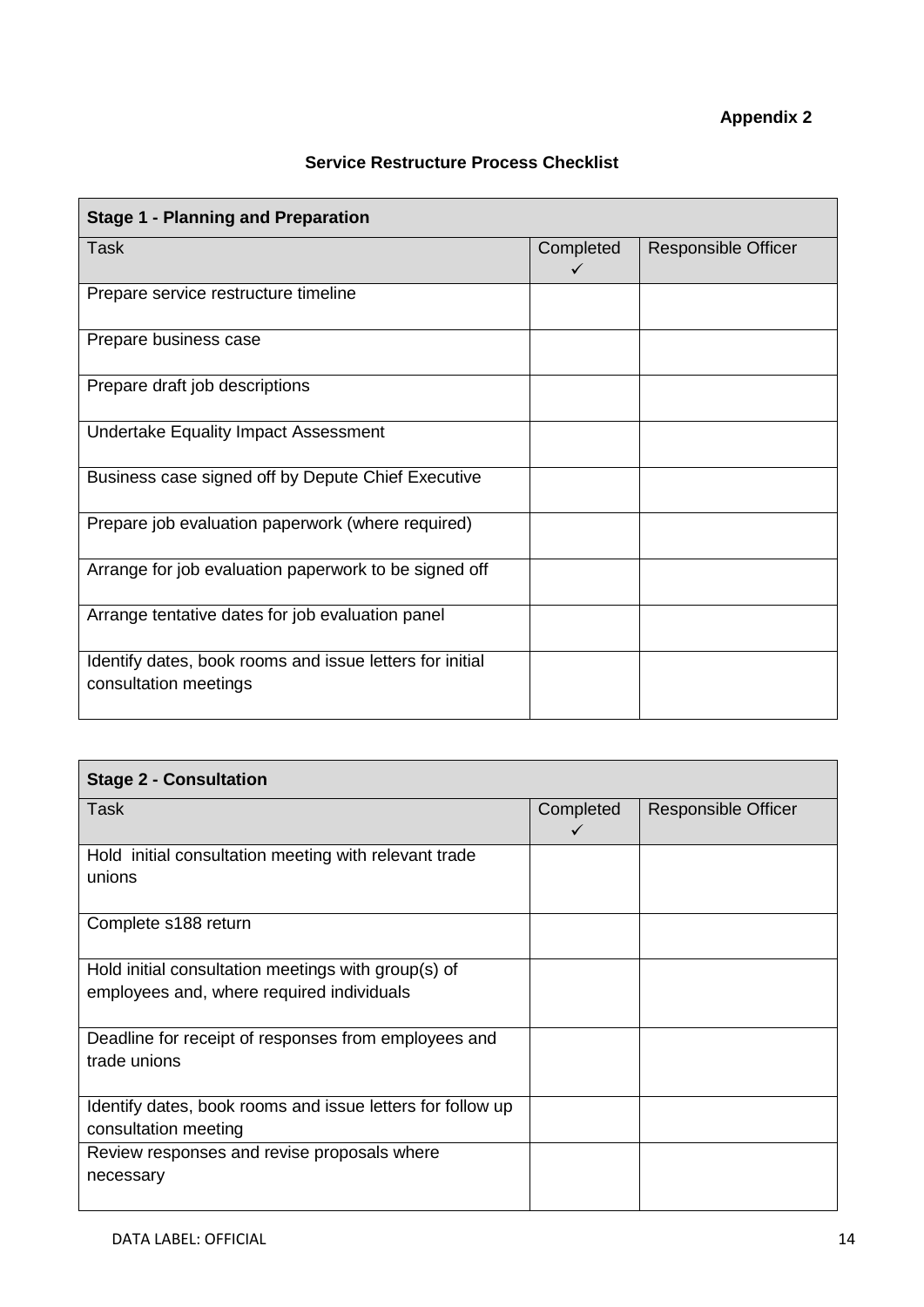| Where necessary make changes to grading paperwork<br>and arrange for revised paperwork to be signed off                                                |  |
|--------------------------------------------------------------------------------------------------------------------------------------------------------|--|
| Hold follow up consultation meetings with group(s) of<br>employees and, where required individuals to confirm<br>any changes and conclude consultation |  |
| Job evaluation undertaken and relevant paperwork<br>signed off                                                                                         |  |

| Stage 3 - Implementation                                                                                                  |           |                            |  |  |  |  |  |
|---------------------------------------------------------------------------------------------------------------------------|-----------|----------------------------|--|--|--|--|--|
| Task                                                                                                                      | Completed | <b>Responsible Officer</b> |  |  |  |  |  |
| Determine pools for matching/transfer in consultation<br>with trade unions                                                |           |                            |  |  |  |  |  |
| Meet with all employees to discuss the pools for<br>matching/transfer                                                     |           |                            |  |  |  |  |  |
| Schedule interviews and book rooms                                                                                        |           |                            |  |  |  |  |  |
| Notify employees of interview arrangements and ask<br>them to complete skills and experience profile                      |           |                            |  |  |  |  |  |
| Conduct interviews for matching/transfer (on a top down<br>basis) and notify employees and trade unions of the<br>outcome |           |                            |  |  |  |  |  |
| Advertise council wide for any new posts not filled from<br>redeployment list                                             |           |                            |  |  |  |  |  |
| Appoint Named Person (Redeployment Contact)                                                                               |           |                            |  |  |  |  |  |
| Conduct interviews for advertised posts and advise<br>candidates and trade union of outcome                               |           |                            |  |  |  |  |  |

| <b>Stage 4 - Consolidation</b>                                                                          |           |                            |  |  |  |  |  |  |
|---------------------------------------------------------------------------------------------------------|-----------|----------------------------|--|--|--|--|--|--|
| Task                                                                                                    | Completed | <b>Responsible Officer</b> |  |  |  |  |  |  |
|                                                                                                         |           |                            |  |  |  |  |  |  |
| Review and revise existing processes and working<br>arrangements to reflect new structure as necessary. |           |                            |  |  |  |  |  |  |
| <b>Undertake Training Needs Analysis</b>                                                                |           |                            |  |  |  |  |  |  |
| Identify and arrange for any development activities.                                                    |           |                            |  |  |  |  |  |  |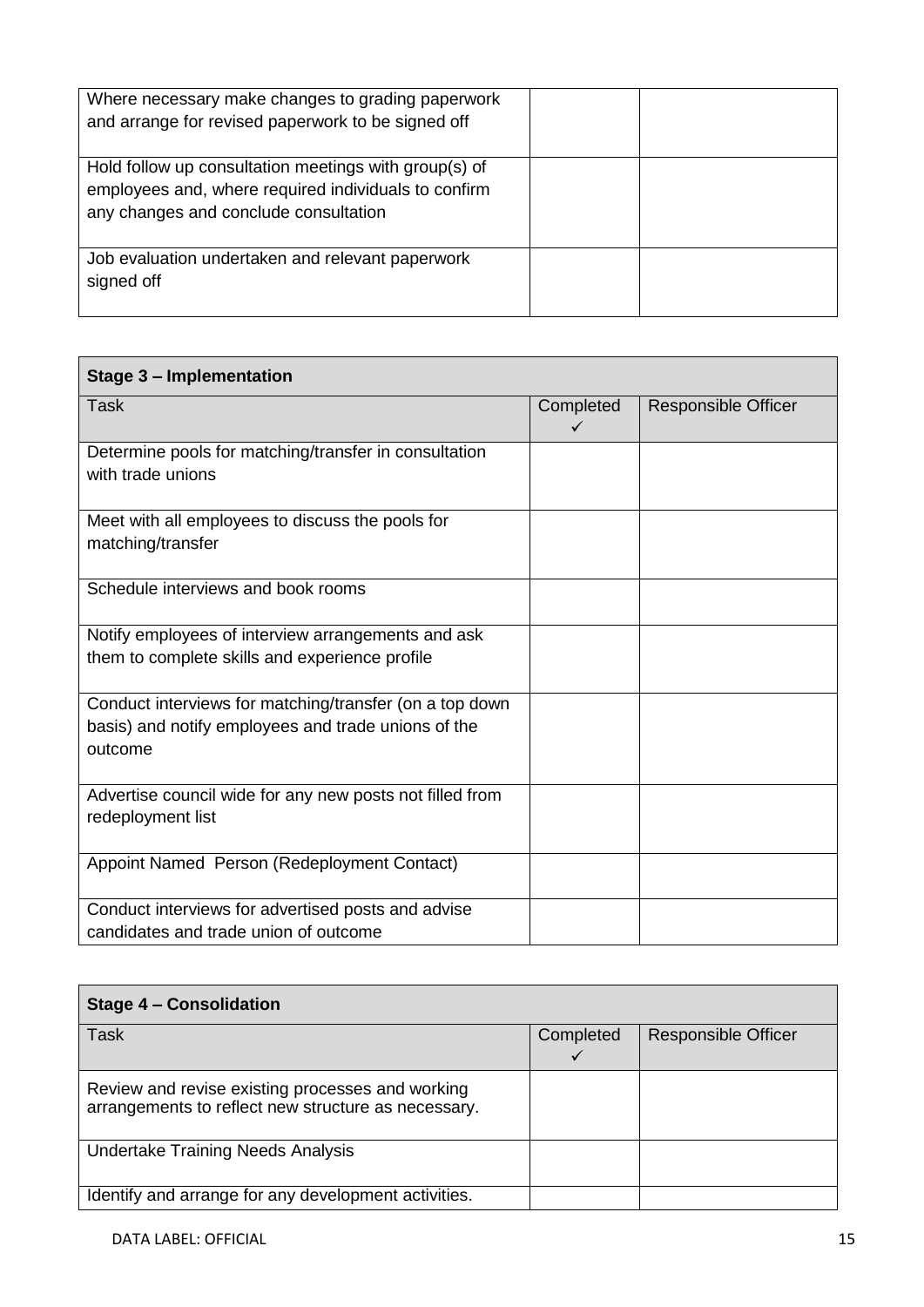| Review existing employee communication arrangements<br>to reflect new reporting lines                                                    |  |
|------------------------------------------------------------------------------------------------------------------------------------------|--|
| Issue communication brief to customers and other<br>stakeholders as necessary                                                            |  |
| Undertake evaluation of the business case to ensure<br>anticipated benefits have been realised and undertake<br>remedial actions if not. |  |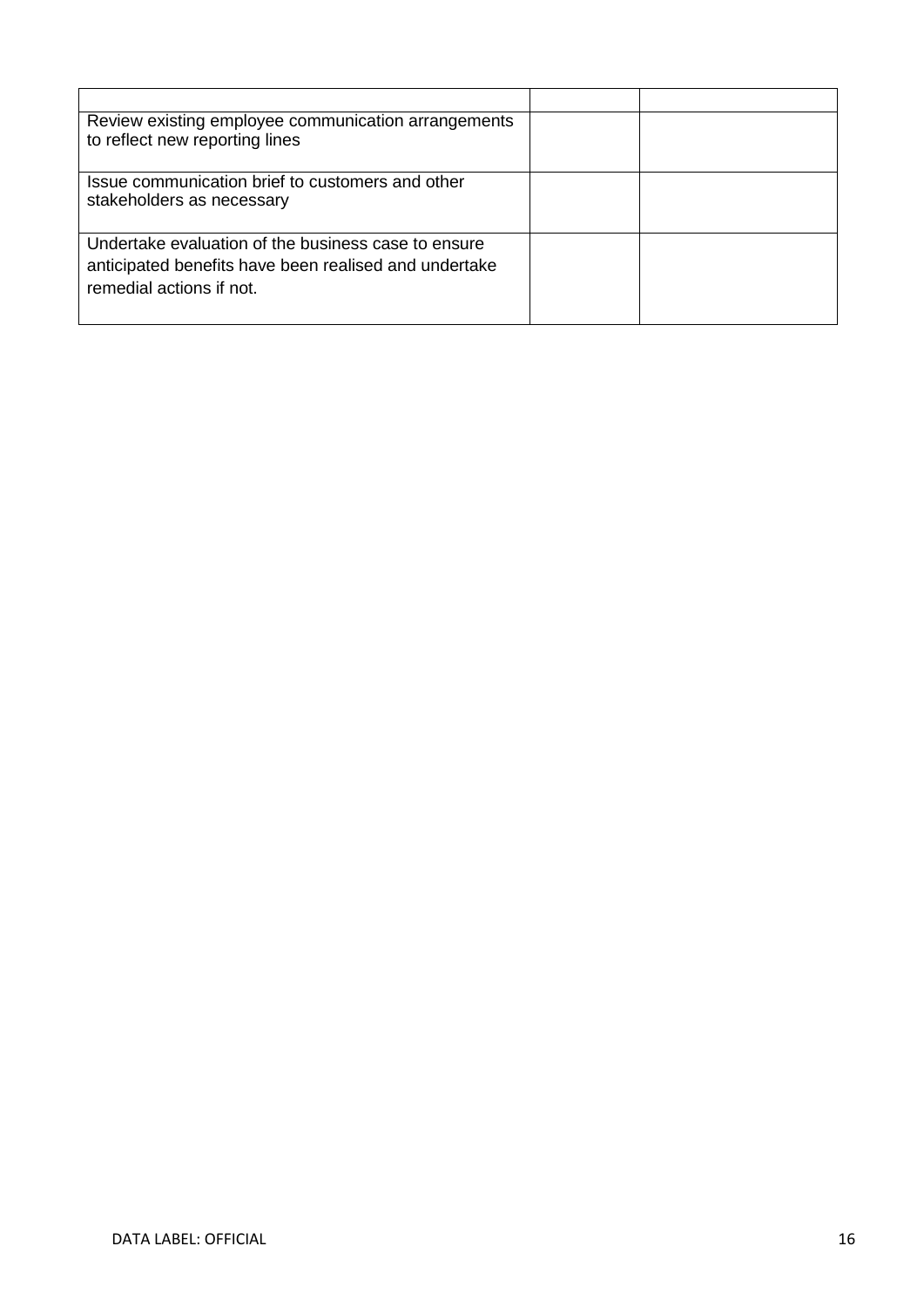### **EMPLOYEE MIGRATION TEMPLATE - SAMPLE Appendix 3**

**Please complete upon approval of the business case. The information should be requested from HR Services and should include all individuals currently working within the affected service area, including anyone on secondment or absent on leave, as well as anyone currently seconded out of the service. The information in columns A-J should be completed and discussed with the service's Senior HR Adviser prior to arranging any consultation meetings. Column L should only be completed upon implementation.**

| <b>First</b><br><b>Name</b> | <b>Substantive</b><br><b>Post</b> | <b>Current</b><br>grade | <b>Status</b>                  | <b>Reason</b>                     | <b>Affected</b><br>(Y/N) | <b>Include</b><br><b>in</b><br>review<br>(Y/N) | <b>Proposed</b><br>action | <b>New Post</b>         | Grade | <b>Request</b><br><b>ERVS</b>                  | <b>Appointe</b>    |
|-----------------------------|-----------------------------------|-------------------------|--------------------------------|-----------------------------------|--------------------------|------------------------------------------------|---------------------------|-------------------------|-------|------------------------------------------------|--------------------|
| Gillian                     | Senior Admin<br>Assistant         | G                       | Permanent - full<br>time       | N/A                               | $\checkmark$             | Y                                              | Transfer                  | Senior Admin<br>Officer | G     | None                                           | Appointed          |
| Claire                      | Senior Admin<br>Assistant         | G                       | Fixed Term - part<br>time      | Backfill -<br>secondment<br>cover | <sub>N</sub>             | N                                              | N/A                       | N/A                     | G     | None                                           | N/A                |
| Mark                        | Senior Admin<br>Assistant         | G                       | Permanent-part<br>time         | N/A                               | $\check{ }$              | Y                                              | Transfer                  | Senior Admin<br>Officer | G     | None                                           | Appointed          |
| Alison                      | Admin Assistant                   | F                       | Permanent - full<br>time       | N/A                               | $\check{ }$              | $\checkmark$                                   | Match-automatic           | Admin Officer           | F     | None                                           | Appointed          |
| Lesley                      | <b>Clerical Assistant</b>         | F.                      | Permanent - part<br>time       | N/A                               | ν                        | $\vee$                                         | Match-ring<br>fenced      | <b>Clerical Officer</b> | F     | Early<br>retirement-<br>Voluntary<br>severance | Granted<br>ERVS/VS |
| Chris                       | <b>Clerical Assistant</b>         | F                       | Permanent-full<br>time         | N/A                               | $\checkmark$             | $\checkmark$                                   | Match-ring<br>fenced      | <b>Clerical Officer</b> | F     | None                                           | Appointed          |
| Alex                        | <b>Clerical Assistant</b>         | F.                      | Permanent-full<br>time         | N/A                               | $\sqrt{}$                | $\checkmark$                                   | Match-ring<br>fenced      | <b>Clerical Officer</b> | F     | None                                           | <b>Displaced</b>   |
| Margaret                    | <b>Clerical Assistant</b>         | F.                      | <b>Fixed Term-full</b><br>time | Funding                           | N                        | N                                              | N/A                       | N/A                     | N/A   | None                                           | N/A                |
| Rachel                      | <b>Clerical Assistant</b>         | F                       | <b>Fixed Term-full</b><br>time | Vacancy<br>cover                  | ν                        | $\checkmark$                                   | Match-ring<br>fenced      | <b>Clerical Officer</b> | F     | None                                           | Appointed          |

DATA LABEL: OFFICIAL 17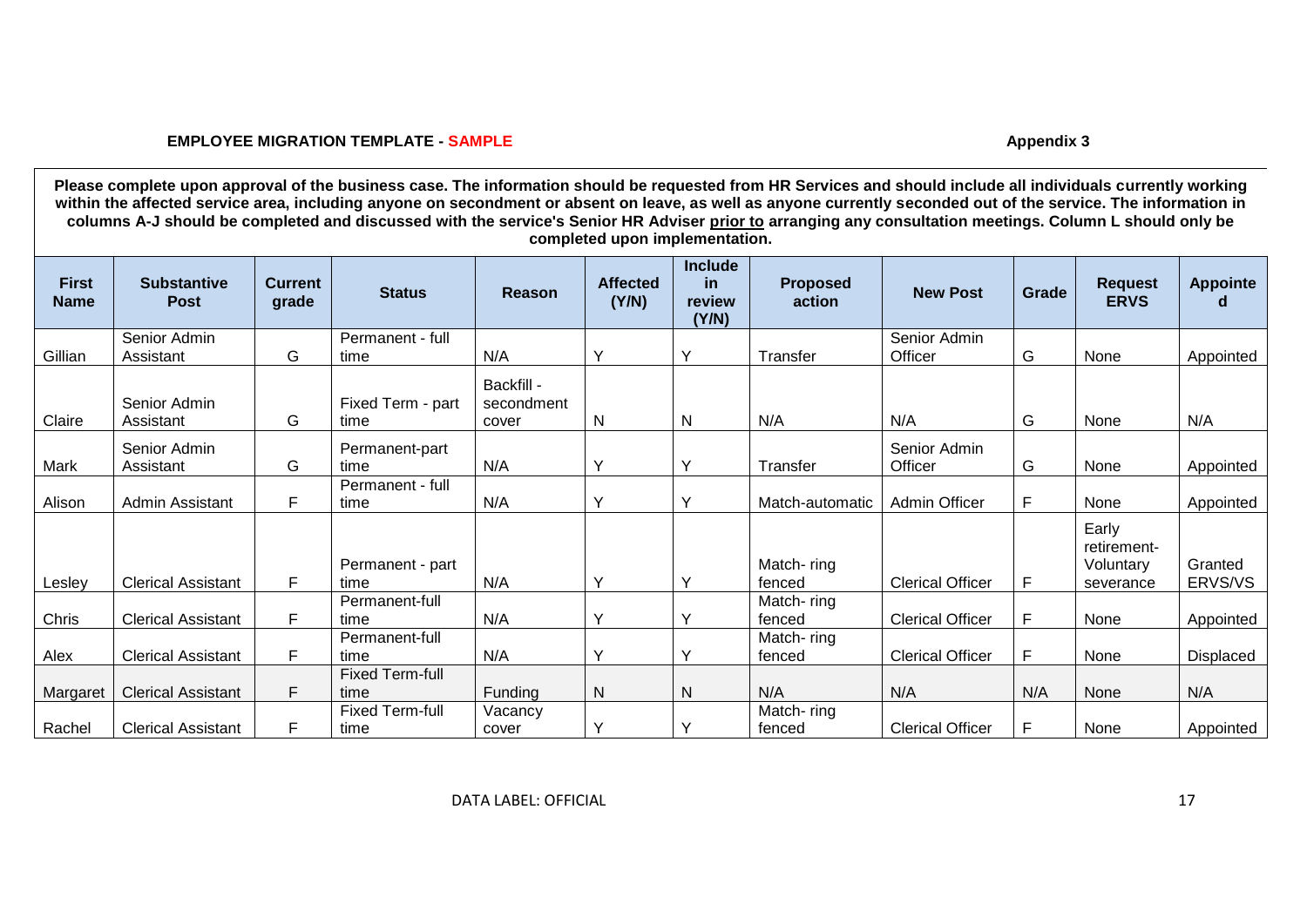| <b>SECTION 188 COMPLIANCE - HR SPREADSHEET RETURN</b> |     |                     |                      |                               |                  |                |          |                   |                   | <b>Appendix 4</b>     |  |
|-------------------------------------------------------|-----|---------------------|----------------------|-------------------------------|------------------|----------------|----------|-------------------|-------------------|-----------------------|--|
|                                                       |     |                     |                      |                               |                  |                |          |                   |                   |                       |  |
| <b>Service Area</b>                                   |     |                     |                      |                               |                  |                |          |                   |                   |                       |  |
| <b>Expected Completion Date:</b>                      |     |                     |                      |                               |                  |                |          |                   |                   |                       |  |
| <b>Employee Number</b>                                | Ref | <b>Service Area</b> | <b>Function Area</b> | <b>Service</b><br><b>Unit</b> | <b>Status</b>    | <b>Surname</b> | Forename | <b>Post Title</b> | <b>Post Grade</b> | <b>Date</b><br>Joined |  |
|                                                       |     |                     | Roads &              |                               |                  |                |          |                   |                   |                       |  |
|                                                       |     | Operational         | Transportation       | Roads                         | <b>Full Time</b> |                |          | Road              |                   |                       |  |
| 1123                                                  |     | Services            | Services             | Services                      | Perm             | Smith          | Joe      | Operative         | Band E            | 20/06/1999            |  |
|                                                       |     |                     | Roads &              |                               |                  |                |          |                   |                   |                       |  |
|                                                       |     | Operational         | Transportation       | Roads                         | <b>Full Time</b> |                |          | Roads             |                   |                       |  |
| 23689                                                 |     | Services            | Services             | Services                      | Perm             | Another        | Alan     | Supervisor        | Band F            | 10/08/1982            |  |
|                                                       |     |                     |                      |                               |                  |                |          |                   |                   |                       |  |
|                                                       |     |                     |                      |                               |                  |                |          |                   |                   |                       |  |
|                                                       |     |                     |                      |                               |                  |                |          |                   |                   |                       |  |
|                                                       |     |                     |                      |                               |                  |                |          |                   |                   |                       |  |
|                                                       |     |                     |                      |                               |                  |                |          |                   |                   |                       |  |
|                                                       |     |                     |                      |                               |                  |                |          |                   |                   |                       |  |
|                                                       |     |                     |                      |                               |                  |                |          |                   |                   |                       |  |
|                                                       |     |                     |                      |                               |                  |                |          |                   |                   |                       |  |
|                                                       |     |                     |                      |                               |                  |                |          |                   |                   |                       |  |
|                                                       |     |                     |                      |                               |                  |                |          |                   |                   |                       |  |
|                                                       |     |                     |                      |                               |                  |                |          |                   |                   |                       |  |
|                                                       |     |                     |                      |                               |                  |                |          |                   |                   |                       |  |
|                                                       |     |                     |                      |                               |                  |                |          |                   |                   |                       |  |
|                                                       |     |                     |                      |                               |                  |                |          |                   |                   |                       |  |
|                                                       |     |                     |                      |                               |                  |                |          |                   |                   |                       |  |
|                                                       |     |                     |                      |                               |                  |                |          |                   |                   |                       |  |

DATA LABEL: OFFICIAL 18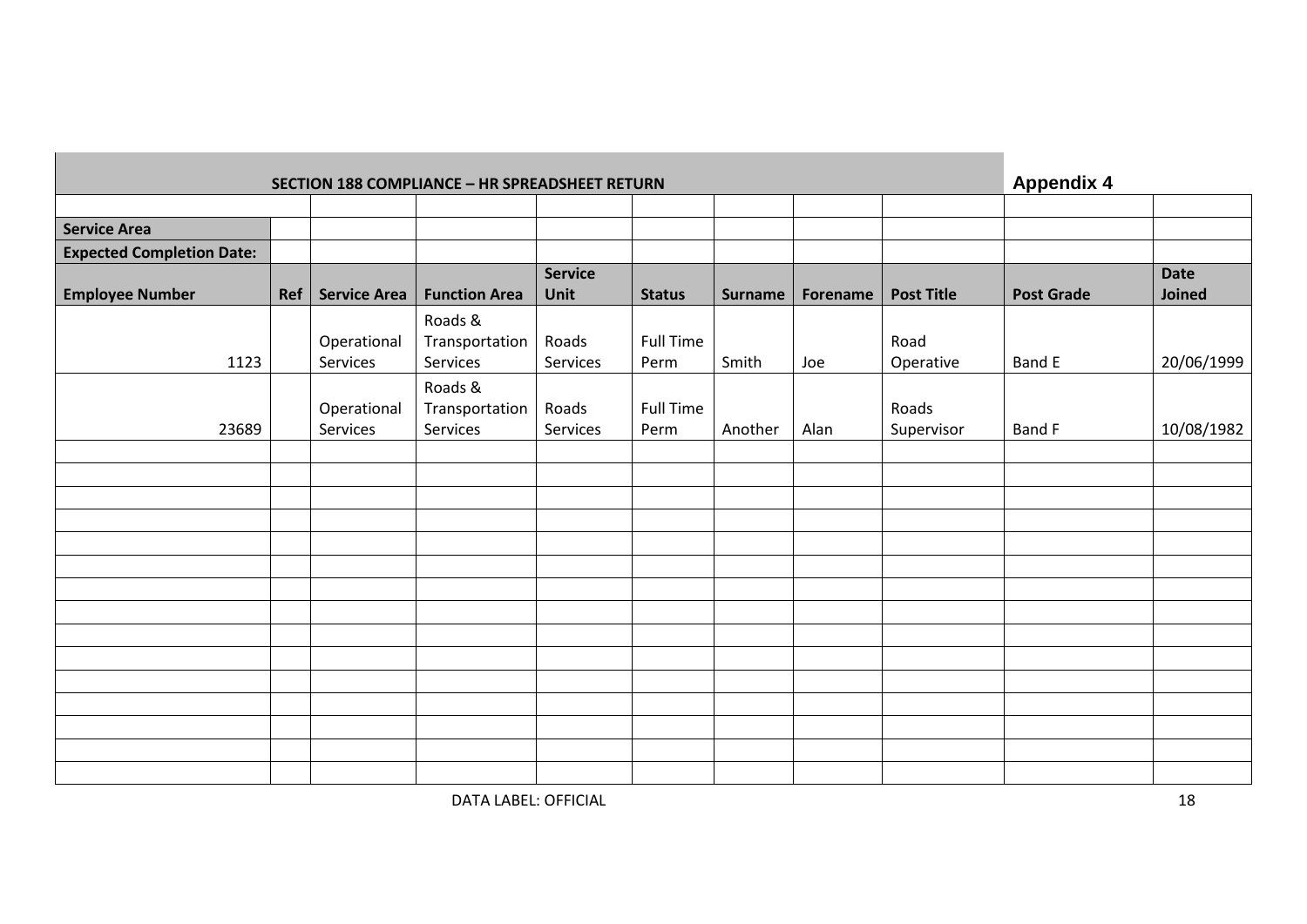

**機** The Insolvency Service

### **Restricted Commercial**

# HR<sub>1</sub>

# **Advance notification of redundancies**

Trade Union and Labour Relations (Consolidation) Act 1992, Part IV, Chapter II

### **Note for employer**

There is a statutory requirement for the Government to assist employees facing redundancy. In order to do this, advance notification of potential redundancies is required from you. Failure to comply with the statutory notification requirements below without good cause may result in prosecution and a fine, on summary conviction, for the company and/or officer of the company.

The Redundancy Payments Service (RPS), acting on behalf of the Secretary of State for Business, Innovation and Skills, collects the information and distributes it to the appropriate Government Departments and Agencies who offer job brokering services and/or training services so that they can discharge their obligation to your employees. The information about your company is commercially confidential and may be used only for the purpose of assisting those facing redundancy. The other Government Departments and Agencies are bound by the same confidentiality terms as the RPS. You will be contacted directly by your local Jobcentre Plus and other service providers in your local area with offers of assistance during this notification/consultation period.

Data Protection Act 1998 We will store the information you give us in a computer system, which will help us deal with it more efficiently. We may use the information for statistical purposes.

| How to complete this form                                                                                             | <b>Your legal obligations</b>                                                                                                                            |
|-----------------------------------------------------------------------------------------------------------------------|----------------------------------------------------------------------------------------------------------------------------------------------------------|
| 1) Use a separate form for each establishment where 20<br>or more redundancies may occur within a 90-day period.      | 1) You are required by law to notify the RPS of a<br>proposal to dismiss 20 or more employees as<br>redundant at one establishment within a period of 90 |
| 2) Type, or use black ink and write your answers in<br>CAPITALS, as this will make it easier for us to read.          | days or less.                                                                                                                                            |
| 3) Where tick boxes appear, please tick those that apply.                                                             | 2) If you operate from more than one site, each one is<br>treated separately for notification and consultation                                           |
| 4) If there is not enough space for your answers, please use<br>a separate sheet of paper and attach it to this form. | purposes. An establishment is the site where an<br>employee is assigned to work. You must complete a                                                     |
| 5) If the circumstances outlined in this form change,<br>please notify us immediately.                                | form for each site where 20 or more redundancies are<br>proposed.                                                                                        |
| 6) Please return the completed form, by post to:<br>The Insolvency Service, Redundancy Payments                       | 3) Your Minimum period for notification and<br>consultation for:                                                                                         |
| Service, PO Box 16685, BIRMINGHAM, B4 6FD or by                                                                       | between 20 to 99 redundancies at one of your                                                                                                             |
| email to HR1@insolvency.gsi.gov.uk                                                                                    | establishments, is at least 30 days before the<br>first dismissal                                                                                        |
| If you email the form to us there is no need for you to send                                                          |                                                                                                                                                          |
| the original form by post.                                                                                            | 100 or more redundancies at one of your<br>establishments, is at least 45 days before the                                                                |
| Tel: 0121 380 3415 for assistance on completing the form.<br>Please be aware sections marked with an asterisk must be | first dismissal.                                                                                                                                         |
| completed, if the information for these sections is missing the                                                       | 4) You must notify us at least 30/45 days before the                                                                                                     |
| form will not be accepted.                                                                                            | first dismissal and before you issue any individual<br>notices of dismissal                                                                              |
| <b>Further Information on assistance for employers</b>                                                                |                                                                                                                                                          |
| For more copies of the form you can down load one from                                                                | 5) You must send a copy of this notification to the<br>representatives of the employees being consulted.                                                 |
| our website on:                                                                                                       | 6) If you have already notified us about one group of                                                                                                    |
| http://www.bis.gov.uk/assets/insolvency/docs/forms/redu<br>ndancy-payments/hr1pdf                                     | redundancies and you need to make further                                                                                                                |
|                                                                                                                       | redundancies you should treat them as separate                                                                                                           |
| Guidance on redundancy handling and assistance                                                                        | events. You do not need to add the numbers in the                                                                                                        |
| for employers can be found on the following                                                                           | two groups together to calculate the minimum period                                                                                                      |
| websites:                                                                                                             | for either group.                                                                                                                                        |
| - GOV.UK - https://www.gov.uk                                                                                         | 7) The notification date is the date on which we                                                                                                         |
| - Insolvency Service - http://www.bis.gov.uk/insolvency                                                               | receive your completed form.                                                                                                                             |
| - Wales -                                                                                                             | 8) If it is not reasonably practicable for you to comply                                                                                                 |
|                                                                                                                       |                                                                                                                                                          |
| http://wales.gov.uk/topics/businessandeconomy/?lang=e<br>n                                                            | with the minimum notification periods you must make                                                                                                      |
| • Scotland - http://www.scottish-enterprise.com/grow-                                                                 | every effort do so as far as you are able. You must<br>give reasons why you could not provide the                                                        |
| your-business                                                                                                         | information on time.                                                                                                                                     |

**URN 13/1202** 

A BIS SERVICE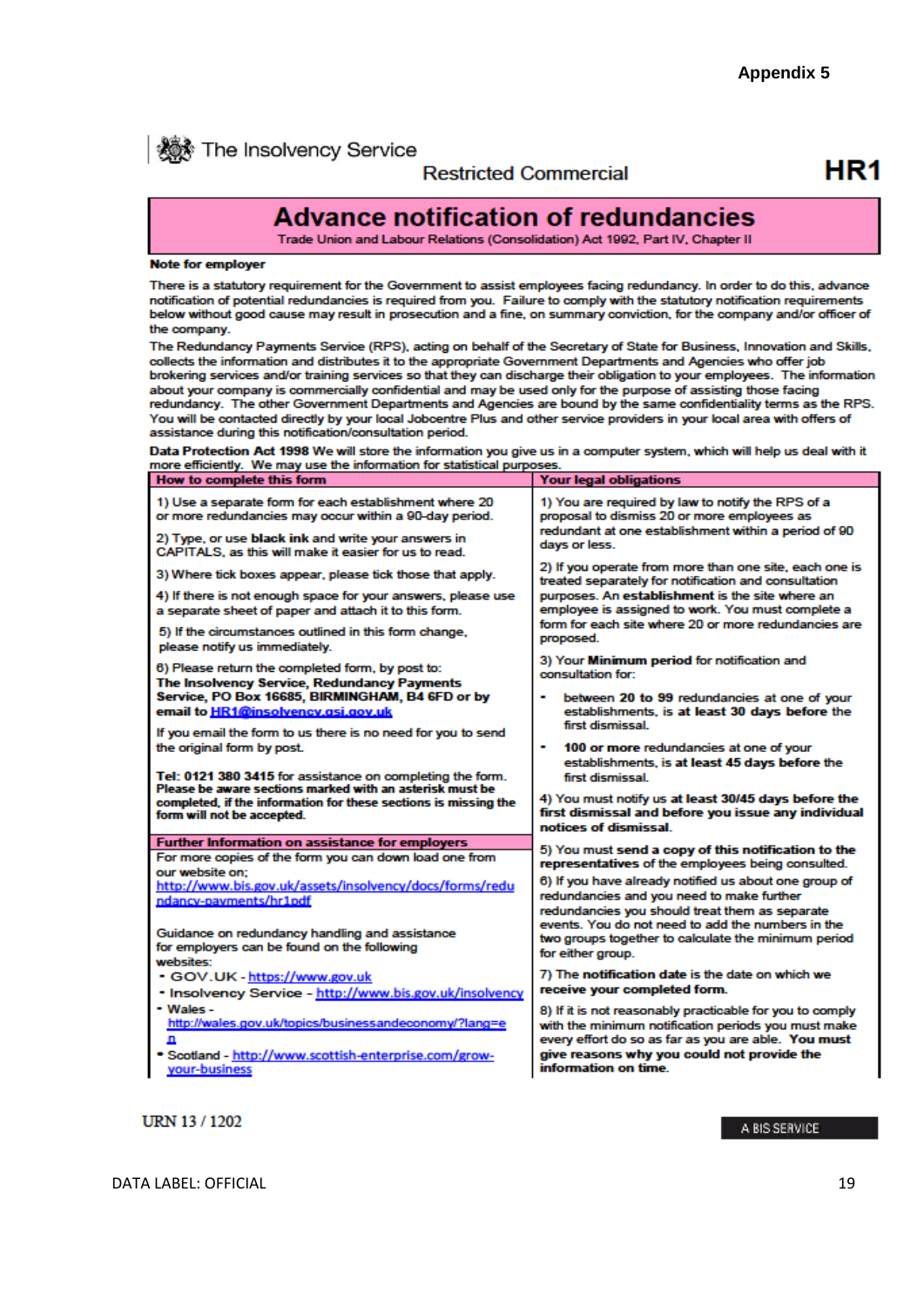**Appendix 6**

# **COMMUNICATION & CONSULTATION EMPLOYEE ISSUES/QUERIES LOG**

| <b>REF</b> | <b>THEME</b> | QUERY | <b>RESPONSE</b> |
|------------|--------------|-------|-----------------|
|            |              |       |                 |
|            |              |       |                 |
|            |              |       |                 |
|            |              |       |                 |
|            |              |       |                 |
|            |              |       |                 |
|            |              |       |                 |
|            |              |       |                 |
|            |              |       |                 |
|            |              |       |                 |

DATA LABEL: OFFICIAL 20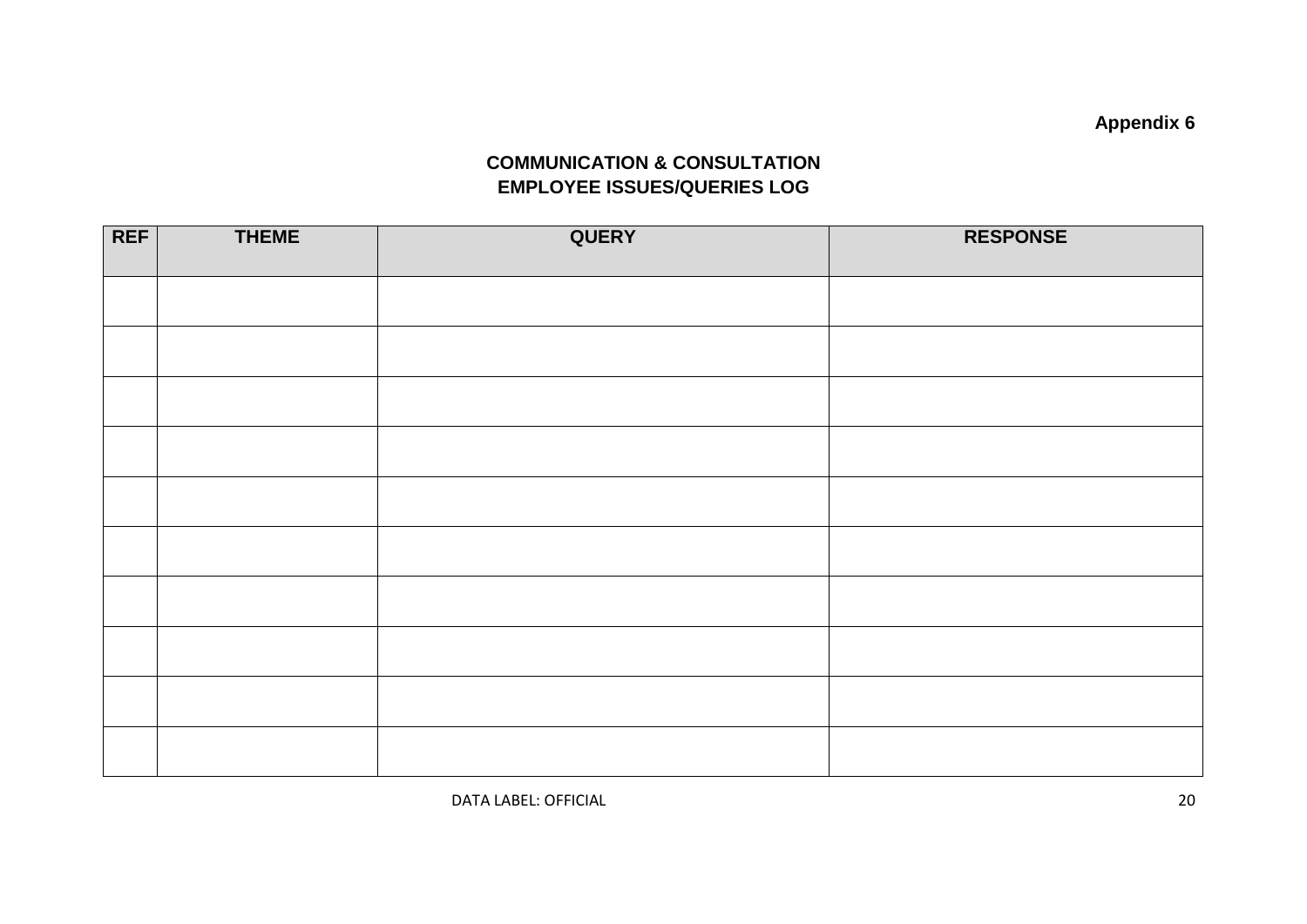### **SERVICE RESTRUCTURE PROCESS OVERVIEW**

The process set out below reflects the content of the council's Workforce Management Policy and Procedure and should be followed at each level, working from top down, when a service is being restructured.

As part of the process, the recognised Trade Unions should be consulted on the proposed new structure, the posts identified in the restructuring process and the appropriate pools for transfer and matching.

Appointment to posts will be excluded from this process where posts are of such a senior level that the council's procedures and/or standing orders require appointment to the post to be made through the council's procedure for the appointment of senior officers.